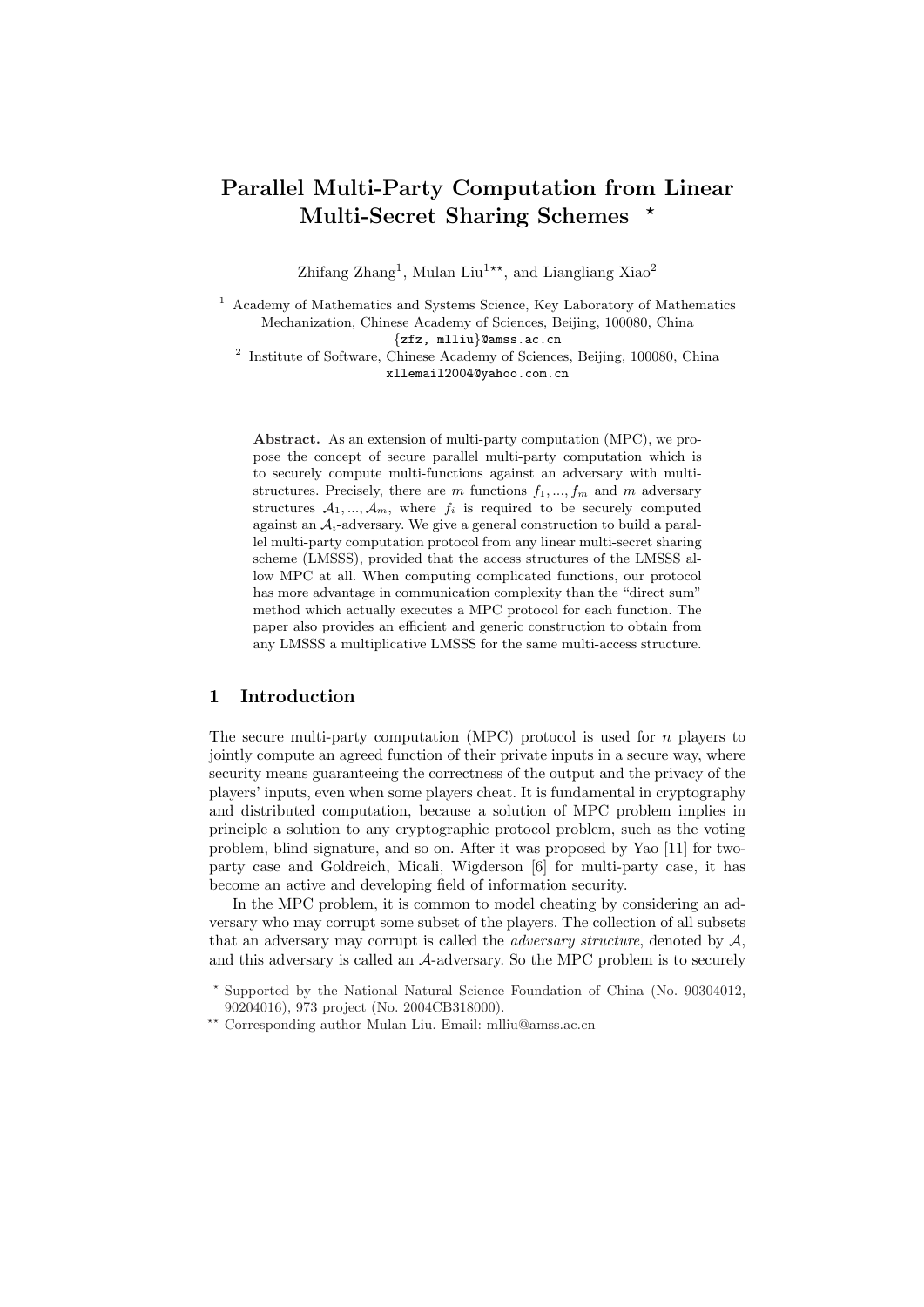compute a function with respect to an adversary structure. But in practice it is sometimes needed to simultaneously compute several different functions with respect to different adversary structures, respectively. For example, in the voting problem  $n = 2t + 1$   $(t > 1)$  voters are to select a chairman and several fellows for a committee at the same time from  $m$  candidates. Because the position of the chairman is more important than that of fellows, the voting for the chairman is required to be secure against a  $(t, n)$  threshold adversary, while the voting for the fellows is required to be secure against a  $(2, n)$  threshold adversary. Hence it makes us to propose parallel multi-party computation or extend MPC to parallel MPC. Precisely, in the problem of parallel multi-party computation, there are  $m$ functions  $f_1, ..., f_m$  and m adversary structures  $A_1, ..., A_m$ , where  $f_i$  is required to be securely computed against an  $A_i$ -adversary.

Obviously, secure parallel multi-party computation can be realized by designing for each function a MPC protocol with respect to the corresponding adversary structure, and then running all the protocols in a composite way. We call this the "direct sum" method. In this paper, we propose another way to realize parallel multi-party computation. It is well known that secret sharing schemes are elementary tool for studying MPC. Cramer, Damgard, Maurer [3] gave a generic and efficient construction to build a MPC protocol from any linear secret sharing scheme (LSSS). As an extension of secret sharing schemes, Blundo, De Santis, Di Crescenzo [2] proposed the general concept of multi-secret sharing schemes which is to share multi-secrets with respect to multi-access structures, and Ding, Laihonen, Renvall. [4] studied linear multi-secret sharing schemes. Based on Xiao and Liu's work [10] about linear multi-secret sharing schemes (LMSSS) and the construction in [3], we give a generic and efficient construction to build a parallel multi-party computation protocol from any LMSSS, provided that the access structures of the LMSSS allow MPC at all [7]. We only deal with adaptive, passive adversaries in the information theoretic model. When computing complicated functions, our protocol has more advantage in communication complexity than the "direct sum" method.

The paper is organized as follows: in Section 2 we review some basic concepts, such as LSSS, monotone span programs (MSP) and LMSSS. In Section 3 we give a clear description for the problem of secure parallel multi-party computation, and then obtain a generic protocol for it from any LMSSS. Furthermore we compare our protocol with the "direct sum" method in communication complexity. In the last section, a specific example is displayed in detail to show how our protocol works as well as its advantage.

# 2 Preliminaries

Since secret sharing schemes are our primary tool, first we review some basic concepts and results about them, such as linear secret sharing schemes, multisecret sharing schemes, monotone span programs, and so on. Suppose that  $P =$  $\{P_1, ..., P_n\}$  is the set of participants and K is a finite field throughout this paper.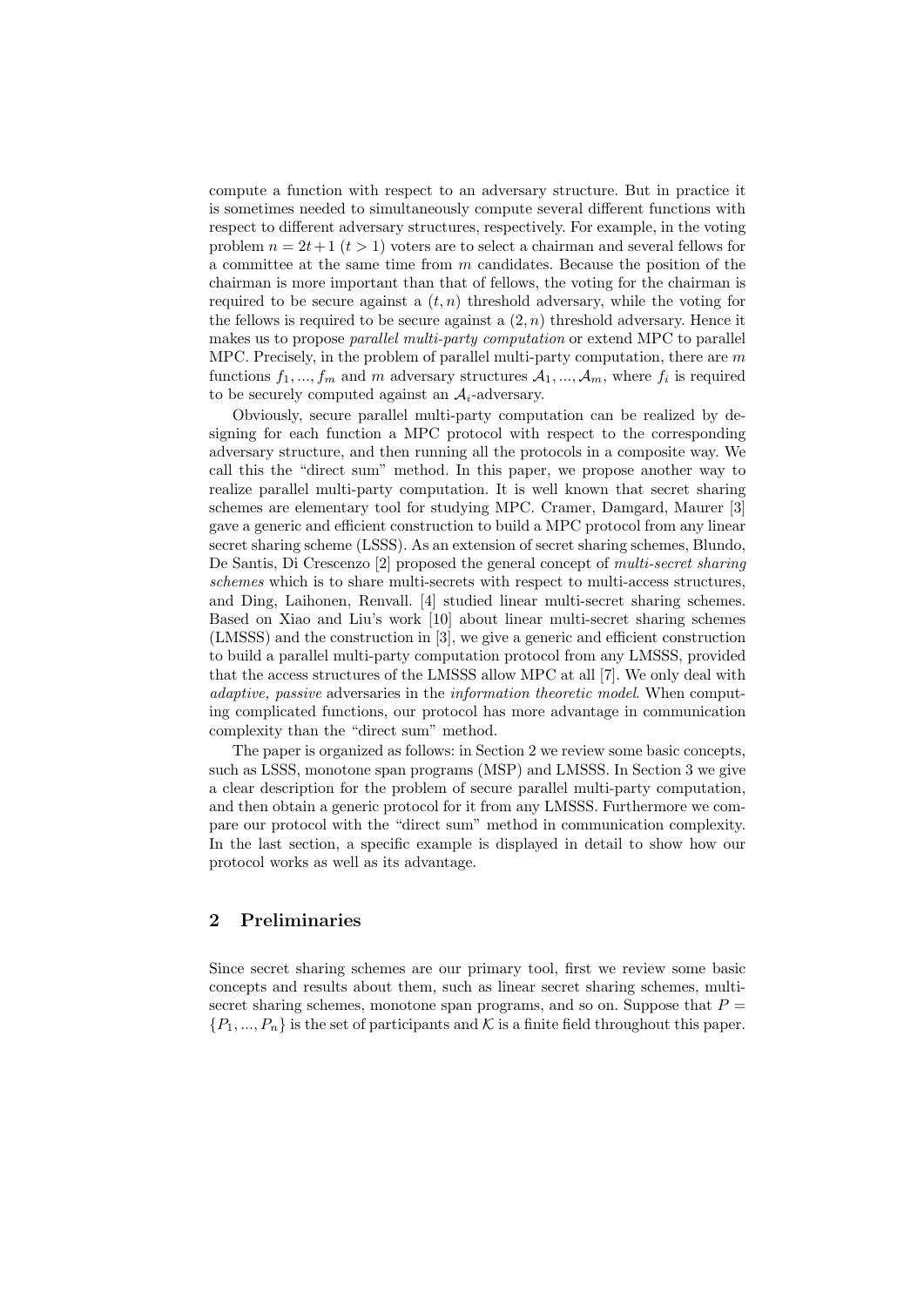#### 2.1 LSSS vs MSP

It is well-known that an access structure, denoted by  $AS$ , is a collection of subsets of P satisfying the monotone ascending property: for any  $A' \in AS$  and  $A \in 2^F$ with  $A' \subset A$ , it holds that  $A \in AS$ ; and an adversary structure, denoted by  $A$ , is a collection of subsets of  $P$  satisfying the monotone descending property: for any  $A' \in \mathcal{A}$  and  $A \in 2^P$  with  $A \subset A'$ , it holds that  $A \in \mathcal{A}$ . In this paper, we consider the complete situation, i.e.  $\mathcal{A} = 2^P - AS$ . Because of the monotone property, for any access structure  $AS$  it is enough to consider the minimum access structure  $AS_m$  defined as  $AS_m = \{A \in AS \mid \forall B \subsetneq A \Rightarrow B \notin AS\}.$ 

Suppose that  $S$  is the secret-domain,  $R$  is the set of random inputs, and  $S_i$  is the share-domain of  $P_i$  where  $1 \leq i \leq n$ . A secret sharing scheme with respect to an access structure  $AS$  is composed of the distribution function  $\Pi$ :  $S \times R \to S_1 \times \cdots \times S_n$  and the reconstruction function: for any  $A \in AS$ ,  $Re = \{Re_A : (S_1 \times \cdots \times S_n)|_A \rightarrow S \mid A \in AS\}$ , such that the following two requirements are satisfied.

(i) Correctness requirement: for any  $A \in AS$ ,  $s \in S$  and  $r \in R$ , it holds that  $Re_A(\Pi(s,r)|_A) = s$ , where suppose  $A = \{P_{i_1},...,P_{i_{|A|}}\}$  and  $\Pi(s,r) =$  $(s_1, ..., s_n)$ , then  $\Pi(s, r)|_A = (s_{i_1}, ..., s_{i_{|A|}})$ .

(ii) Security requirement: for any  $B \notin AS$ , *i.e.*,  $B \in \mathcal{A} = 2^P \setminus AS$ , it holds that  $0 < H(S|H(S,R)|_B) \leq H(S)$ , where  $H(\cdot)$  is the entropy function.

In the security requirement, if  $H(S|T(S,R)|_B) = H(S)$ , we call it a perfect secret sharing scheme which we are interested in. Furthermore, a perfect secret sharing scheme is *linear* (LSSS for short), if S, R,  $S_i$  are all linear spaces over K and the reconstruction function is linear [1].

Karchmer and Wigderson [8] introduced monotone span programs (MSP) as linear models computing monotone Boolean functions. Usually we denote a MSP by  $\mathcal{M}(\mathcal{K}, M, \psi)$ , where M is a  $d \times l$  matrix over K and  $\psi : \{1, ..., d\} \to \{P_1, ..., P_n\}$ is a surjective labelling map which actually distributes to each participant some rows of M. We call d the size of the MSP. For any subset  $A \subseteq P$ , there is a corresponding characteristic vector  $\vec{\delta}_A = (\delta_1, ..., \delta_n) \in \{0, 1\}^n$  where for  $1 \leq$  $i \leq n, \delta_i = 1$  if and only if  $P_i \in A$ . Consider a monotone Boolean function  $f: \{0,1\}^n \to \{0,1\}$  which satisfies that for any  $A \subseteq P$  and  $B \subseteq A$ ,  $f(\overline{\delta_B}) = 1$ implies  $f(\vec{\delta}_A) = 1$ . We say that a MSP  $\mathcal{M}(\mathcal{K}, M, \psi)$  computes the monotone Boolean function f with respect to a target vector  $\vec{v} \in \mathcal{K}^l \setminus \{(0, ..., 0)\}\$ , if it holds that  $\vec{v} \in span\{M_A\}$  if and only if  $f(\vec{\delta}_A) = 1$ , where  $M_A$  consists of the rows i of M with  $\psi(i) \in A$  and  $\vec{v} \in span{M_A}$  means that there exists a vector  $\overrightarrow{w}$  such that  $\overrightarrow{v} = \overrightarrow{w}M_A$ . Beimel [1] proved that devising a LSSS with respect to an access structure  $AS$  is equivalent to constructing a MSP computing the monotone Boolean function  $f_{AS}$  which satisfies  $f_{AS}(\vec{\delta}_A) = 1$  if and only if  $A \in AS$ .

### 2.2 LMSSS vs MSP

Multi-Secret sharing schemes [2] are to share multi-secrets with respect to multiaccess structures. Precisely, let  $AS_1, ..., AS_m$  be m access structures over P,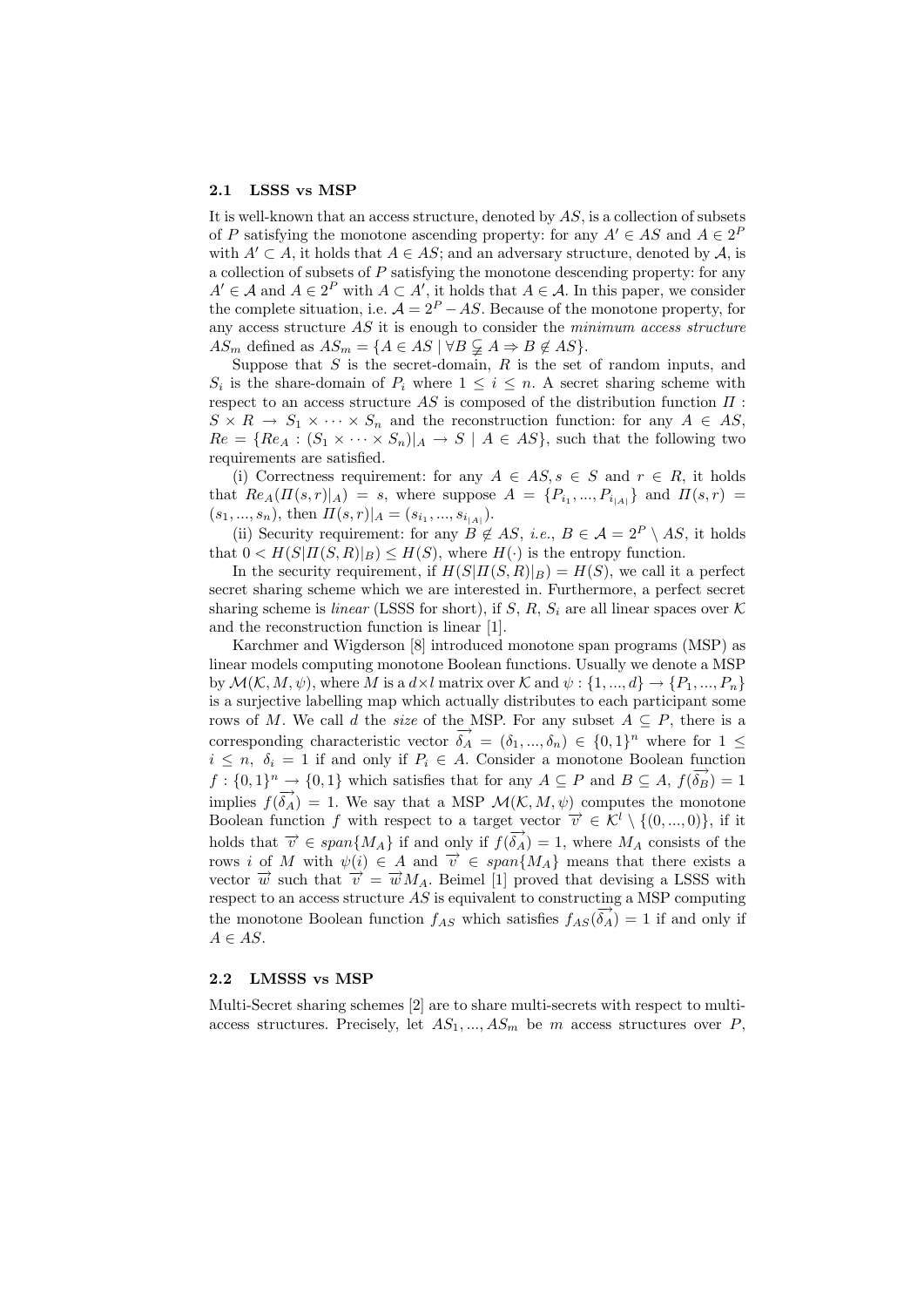$S^1 \times \cdots \times S^m$  be the secret-domain,  $S_1, ..., S_n$  be the share-domain and R be the set of random inputs. Without loss of generality, we assume that  $S^1 = \cdots =$  $S<sup>m</sup> = K$ . A linear multi-secret sharing scheme (LMSSS for short) realizing the multi-access structure  $AS_1, \cdots, AS_m$  is composed of the distribution function

$$
\Pi: \mathcal{K}^m \times R \longrightarrow S_1 \times \cdots \times S_n
$$

$$
\Pi(s^1, \cdots, s^m, r) = (\Pi_1(s^1, \cdots, s^m, r), \cdots, \Pi_n(s^1, \cdots, s^m, r)),
$$
 (1)

and the reconstruction function  $Re = \{Re_A^i : (S_1 \times \cdots \times S_n)_A \to \mathcal{K} | 1 \leq i \leq \cdots \}$  $m, A \in AS_i$ , such that the following three conditions hold:

(i)  $S_1, \dots, S_n$  and R are finitely dimensional linear spaces over K, *i.e.*, there exist positive integers  $d_k$ ,  $1 \leq k \leq n$ , and l such that  $S_k = \mathcal{K}^{d_k}$  and  $R = \mathcal{K}^l$ . Precisely, in the equality (1), we have that  $\Pi_k(s^1, \dots, s^m, r) \in \mathcal{K}^{d_k}$  for  $1 \leq k \leq$ n. Furthermore, denote

$$
\Pi_k(s^1, \cdots, s^m, r) = (\Pi_{k1}(s^1, \cdots, s^m, r), \cdots, \Pi_{k d_k}(s^1, \cdots, s^m, r))
$$

where  $\Pi_{kj}(s^1, \dots, s^m, r) \in \mathcal{K}$  and  $1 \leq j \leq d_k$ . Usually  $d = \sum_{i=1}^n d_i$  is called the size of the linear multi-secret sharing scheme.

(ii) The reconstruction function is linear. That is, for any set  $A \in AS_i$ ,  $1 \leq$  $i \leq m$ , there exists a set of constants  $\{\alpha_{kj}^i \in \mathcal{K} | 1 \leq k \leq n, P_k \in A, 1 \leq j \leq d_k\}$ such that for any  $s^1, ..., s^m \in \mathcal{K}$  and  $r \in R$ ,  $s^i = Re_A^i(\Pi(s^1, ..., s^m, r)|_A) =$  $\tilde{ }$  $p_k \in A \sum_{j=1}^{d_k} \alpha_{kj}^i \Pi_{kj} (s^1, \dots s^m, r).$ 

(iii) Security requirement: For any set  $B \subset \{P_1, \dots, P_n\}, T \subset \{S^1, \dots, S^m\}\setminus$  $\{S^i | B \in AS_i, 1 \leq i \leq m\}$ , it holds that  $H(T|B) = H(T)$ , where  $H(\cdot)$  is the entropy function.

Similar to the equivalence relation of LSSS and MSP, Xiao and Liu [10] studied a corresponding relation between LMSSS and MSP computing multi-Boolean functions. Let  $\mathcal{M}(\mathcal{K}, M, \psi)$  be a MSP with the  $d \times l$  matrix M and  $f_1, ..., f_m$ :  ${0, 1}^n \rightarrow {0, 1}$  be m monotone Boolean functions. Suppose  $\overrightarrow{v_1}, \dots, \overrightarrow{v_m}$  are m linear independent *l*-dimension vectors over K, then it follows that  $m \leq l$ . In practice, we always have  $m < l$  in order to use randombits. Then M can compute the Boolean functions  $f_1, ..., f_m$  with respect to  $\overrightarrow{v_1}, ..., \overrightarrow{v_m}$  if for any  $1 \leq k \leq m$ and  $1 \leq i_1 < \cdots < i_k \leq m$ , the following two conditions hold:

(i) For any  $A \subseteq P$ ,  $f_{i_1}(\overrightarrow{\delta_A}) = \cdots = f_{i_k}(\overrightarrow{\delta_A}) = 1$  implies that  $\overrightarrow{v_{i_j}} \in span\{M_A\}$ for  $1 \leq j \leq k$ .

(i) For any 
$$
A \subseteq P
$$
,  $f_{i_1}(\overrightarrow{\delta_A}) = \cdots = f_{i_k}(\overrightarrow{\delta_A}) = 0$  implies that  $Rank \begin{pmatrix} M_A \\ \overrightarrow{v_{i_1}} \\ \vdots \\ \overrightarrow{v_{i_k}} \end{pmatrix} =$ 

Rank  $M_A + k$ .

After a proper linear transform, any MSP computing the multi-Boolean function  $f_{AS_1}, \dots, f_{AS_m}$  with respect to  $\overrightarrow{v_1}, \dots, \overrightarrow{v_m}$  can be converted into a MSP computing the same multi-Boolean function with respect to  $\overrightarrow{e_1}, \dots, \overrightarrow{e_m}$ , where  $\vec{e_i} = (0, ..., 0, \dot{1}, 0, ..., 0) \in \mathcal{K}^l$  for  $1 \leq i \leq m$ . So without loss of generality we always assume the target vectors are  $\vec{e_1}, \dots, \vec{e_m}$ .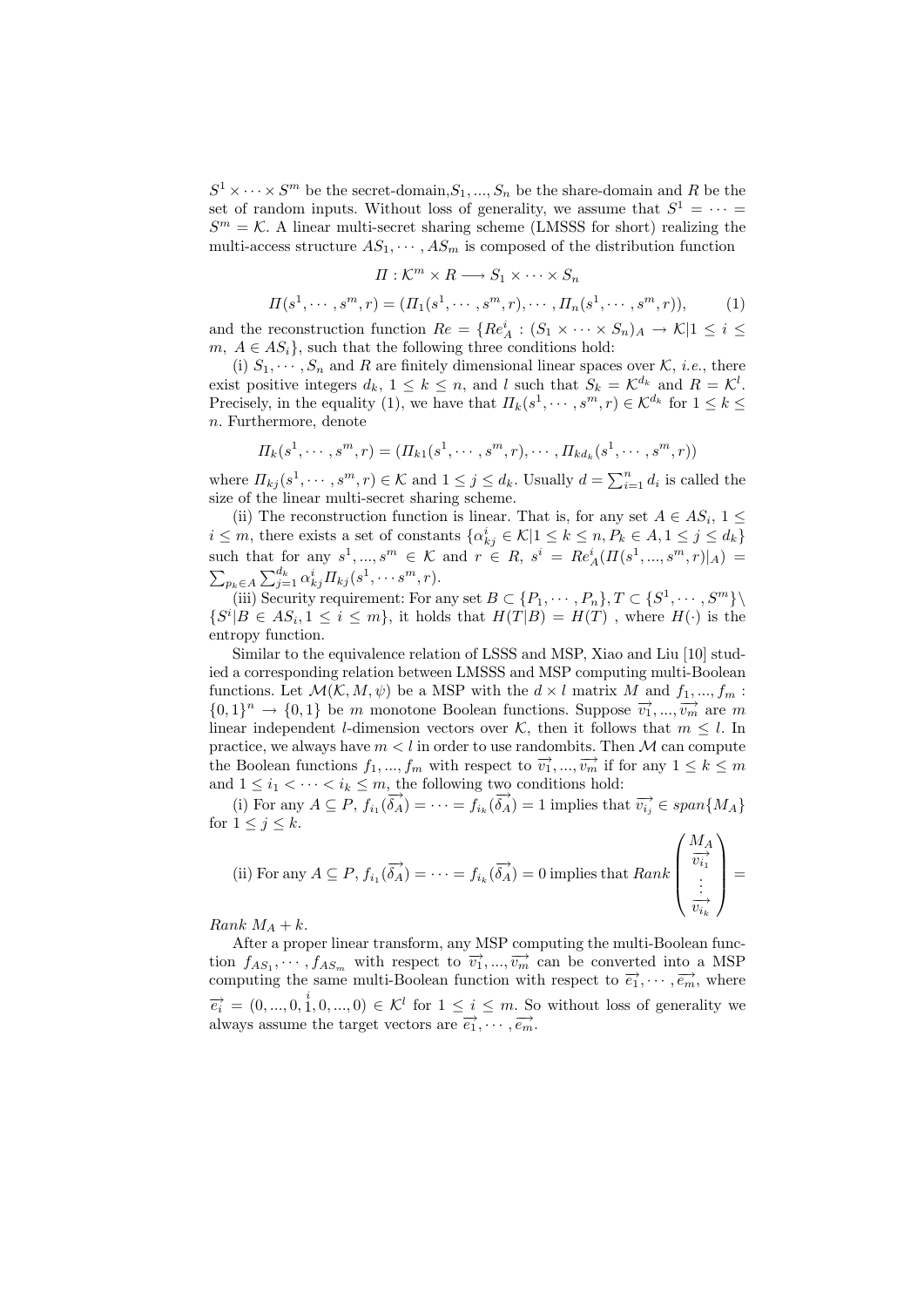**Theorem 1.** [10] Let  $AS_1, \dots, AS_m$  be m access structures over P and  $f_{AS_1}, \dots,$  $f_{AS_m}$  be the corresponding characteristic functions. Then there exists a linear multi-secret sharing scheme realizing  $AS_1, \cdots, AS_m$  over a finite field K with size d if and only if there exists a monotone span program computing monotone Boolean functions  $f_{AS_1}, \cdots, f_{AS_m}$  with size d.

Actually, let  $\mathcal{M}(\mathcal{K}, M, \psi)$  be a MSP computing monotone Boolean functions  $f_{AS_1}, \dots, f_{AS_m}$  with respect to  $\overrightarrow{e_1}, \dots, \overrightarrow{e_m}$ , where M is a  $d \times l$  matrix. Then the corresponding LMSSS realizing  $AS_1, \cdots, AS_m$  over K is as follows: For any multi-secret  $(s^1, ..., s^m) \in \mathcal{K}^m$  and random input  $\overrightarrow{\rho} \in \mathcal{K}^{l-m}$ , the distribution function is defined by

$$
\Pi(s^1,\cdots,s^m,\overrightarrow{\rho})=((s^1,\cdots,s^m,\overrightarrow{\rho})(M_{P_1})^{\tau},\cdots,(s^1,\cdots,s^m,\overrightarrow{\rho})(M_{P_n})^{\tau}),
$$

where " $\tau$ " denotes the transpose and  $M_{P_k}$  denotes M restricted to those rows i with  $\psi(i) = P_k$ ,  $1 \leq i \leq d, 1 \leq k \leq n$ . As to reconstruction, since  $\overrightarrow{e_i} \in$ span $\{M_A\}$  for any  $A \in AS_i$ , i.e., there exists a vector  $\vec{v}$  such that  $\vec{e_i} = \vec{v} M_A$ , then

$$
s^i = (s^1, \cdots, s^m, \overrightarrow{\rho}) \overrightarrow{e_i}^{\tau} = (s^1, \cdots, s^m, \overrightarrow{\rho})(\overrightarrow{v} M_A)^{\tau} = (s^1, \cdots, s^m, \overrightarrow{\rho})(M_A)^{\tau} \overrightarrow{v}^{\tau},
$$

where  $(s^1, \dots, s^m, \overrightarrow{\rho})(M_A)^{\tau}$  are the shares held by players in A and  $\overrightarrow{v}$  can be computed by every participant.

# 3 Parallel Multi-Party Computation

### 3.1 Concepts and Notations

The problem of secure MPC for one function has been studied by many people and it can be stated as follows: n players  $P_1, ..., P_n$  are to securely compute an agreed function  $f(x_1, ..., x_n) = (y_1, ..., y_n)$  against an A-adversary, where  $P_i$ holds private input  $x_i$  and is to get the output  $y_i$ . The security means that the correctness of the outputs and the privacy of players' inputs are always guaranteed no matter which set in  $A$  is corrupted by the adversary. In fact the function f can be represented as  $f = (f_1, ..., f_n)$  where  $f_i(x_1, ..., x_n) = y_i$  for  $1 \leq i \leq n$ . As the general way of treating the MPC problem, we assume that the functions involved thereafter are all of the form of  $f_i$ . So the MPC problem can be seemed as securely computing  $n$  functions with respect to the same adversary structure. As a natural extension, it is reasonable to consider securely computing multi-functions with respect to multi-adversary structures. Thus we propose the concept of secure parallel multi-party computation.

Precisely, there are m functions  $f_1(x_1, ..., x_n), ..., f_m(x_1, ..., x_n)$  and m corresponding adversary structures  $A_1, ..., A_m$ . For  $1 \leq i \leq n$ , player  $P_i$  has private input  $(x_i^{(1)}, x_i^{(2)}, ..., x_i^{(m)})$ , where  $x_i^{(j)}$  is  $P_i$ 's input to the function  $f_j(x_1, ..., x_n)$ . So the final value of  $f_j$  is  $f_j(x_1^{(j)}, x_2^{(j)}, ..., x_n^{(j)})$ . An  $(\mathcal{A}_1, ..., \mathcal{A}_m)$ -adversary can corrupt any set in  $\mathcal{A}_1 \cup \cdots \cup \mathcal{A}_m$ . The *n* players are to securely compute the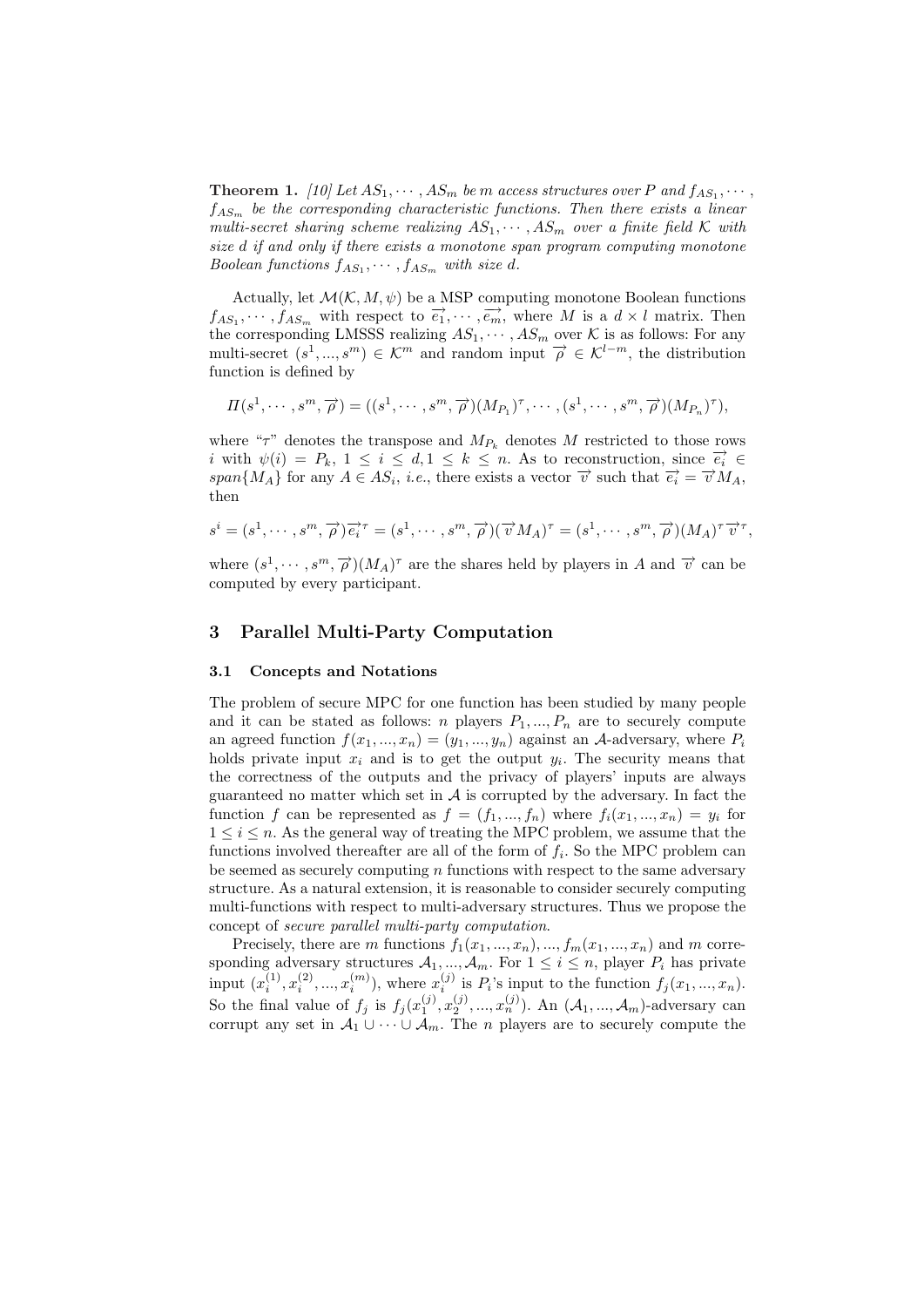multi-function  $f_1, ..., f_m$  against an  $(\mathcal{A}_1, ..., \mathcal{A}_m)$ -adversary, that is, for any corrupted set  $B \in \mathcal{A}_{i_1} \cap \cdots \cap \mathcal{A}_{i_k}$ , where  $1 \leq i_1 < \cdots < i_k \leq m$  and  $k \leq m$ , functions  $f_{i_1},..., f_{i_k}$  are securely computed, which includes the following two aspects:

(i) Correctness: For  $1 \leq i \leq n$ ,  $P_i$  finally gets the correct outputs of the functions  $f_{i_1},...,f_{i_k}$ .

(ii) Privacy: The adversary gets no information about other players' (players out of B) inputs for functions  $f_{i_1},..., f_{i_k}$ , except what can be implied from the inputs and outputs held by players in B.

The problem of secure parallel multi-party computation for the multi-function  $f_1, ..., f_m$  against an  $(\mathcal{A}_1, ..., \mathcal{A}_m)$ -adversary is essentially a direct composition of problems of secure MPC for  $f_j$  against an  $A_j$ -adversary where  $1 \leq j \leq m$ . So it can be resolved by designing for each function and the corresponding adversary structure a secure MPC protocol and running them in a composite way. We call this a "direct sum" method. One of the results in [7] tells us that in the information theoretic model, every function can be securely computed against an adaptive, passive  $\mathcal{A}$ -adversary if and only if  $\mathcal{A}$  is Q2, where Q2 is the condition that no two of the sets in the structure cover the full player set. Thus we evidently have the following proposition.

Proposition 1. In the information theoretic model, there exists a parallel multiparty computation protocol computing m functions securely against an adaptive, passive  $(A_1, ..., A_m)$ -adversary if and only if  $A_1, ..., A_m$  are all  $Q2$ .

Cramer et al. [3] build a secure MPC protocol for one function based on the multiplicative MSP computing one Boolean function. Here we extend it to the multiplicative MSP computing multi-Boolean functions. Precisely, let  $\mathcal{M}(\mathcal{K}, M, \psi)$  be a MSP described in Section 2. Given two vectors  $\overrightarrow{x} = (x_1, ..., x_d)$ ,  $\vec{y} = (y_1, ..., y_d) \in \mathcal{K}^d$ , we let  $\vec{x} \diamond \vec{y}$  be the vector containing all entries of the form  $x_i \cdot y_j$  with  $\psi(i) = \psi(j)$ , and  $\langle \vec{x}, \vec{y} \rangle >$  denote the inner product. For example, let

 $\overrightarrow{x} = (x_{11}, ..., x_{1d_1}, ..., x_{n1}, ..., x_{nd_n}), \overrightarrow{y} = (y_{11}, ..., y_{1d_1}, ..., y_{n1}, ..., y_{nd_n}),$ 

where  $\sum_{i=1}^{n} d_i = d$  and  $x_{i1}, ..., x_{id_i}$ , as well as  $y_{i1}, ..., y_{id_i}$  are the entries distributed to  $P_i$  according to  $\psi$ . Then  $\vec{x} \diamond \vec{y}$  is the vector composed of the  $\sum_{i=1}^{n} d_i^2$  entries  $x_{ij}y_{ik}$ , where  $1 \leq j,$  $\sum_{i=1}^{n} \sum_{j=1}^{d_i} x_{ij} y_{ij}$ . Using these notations, we give the following definition.

**Definition 1.** A monotone span program  $\mathcal{M}(\mathcal{K}, M, \psi)$  computing Boolean func $t$  tions  $f_1, ..., f_m$  with respect to  $\overrightarrow{e_1}, \cdots, \overrightarrow{e_m}$  is called multiplicative, if for  $1 \leq i \leq n$ tions  $j_1, ..., j_m$  with respect to  $e_1, ..., e_m$  is called multiplicative, if for  $1 \leq i \leq m$ , there exists a  $\sum_{i=1}^n d_i^2$ -dimensional recombination vector  $\overrightarrow{r_i}$ , such that for any two multi-secrets  $(s^1, ..., s^m), (s'^1, ..., s'^m) \in \mathcal{K}^m$  and any  $\overrightarrow{\rho}, \overrightarrow{\rho}' \in \mathcal{K}^{l-m}$ , it holds that

$$
s^i s'^i = \langle \overrightarrow{r_i}, (s^1, ..., s^m, \overrightarrow{\rho}) M^{\tau} \diamond (s'^1, ..., s'^m, \overrightarrow{\rho}') M^{\tau} \rangle.
$$

In fact, when  $m = 1$  the definition is the same as that of [3]. In the appendix we give an efficient and generic construction to build from any MSP a multiplicative MSP computing the same multi-Boolean function. Hence in the following we assume that the based MSP in Section 3.2 is already multiplicative.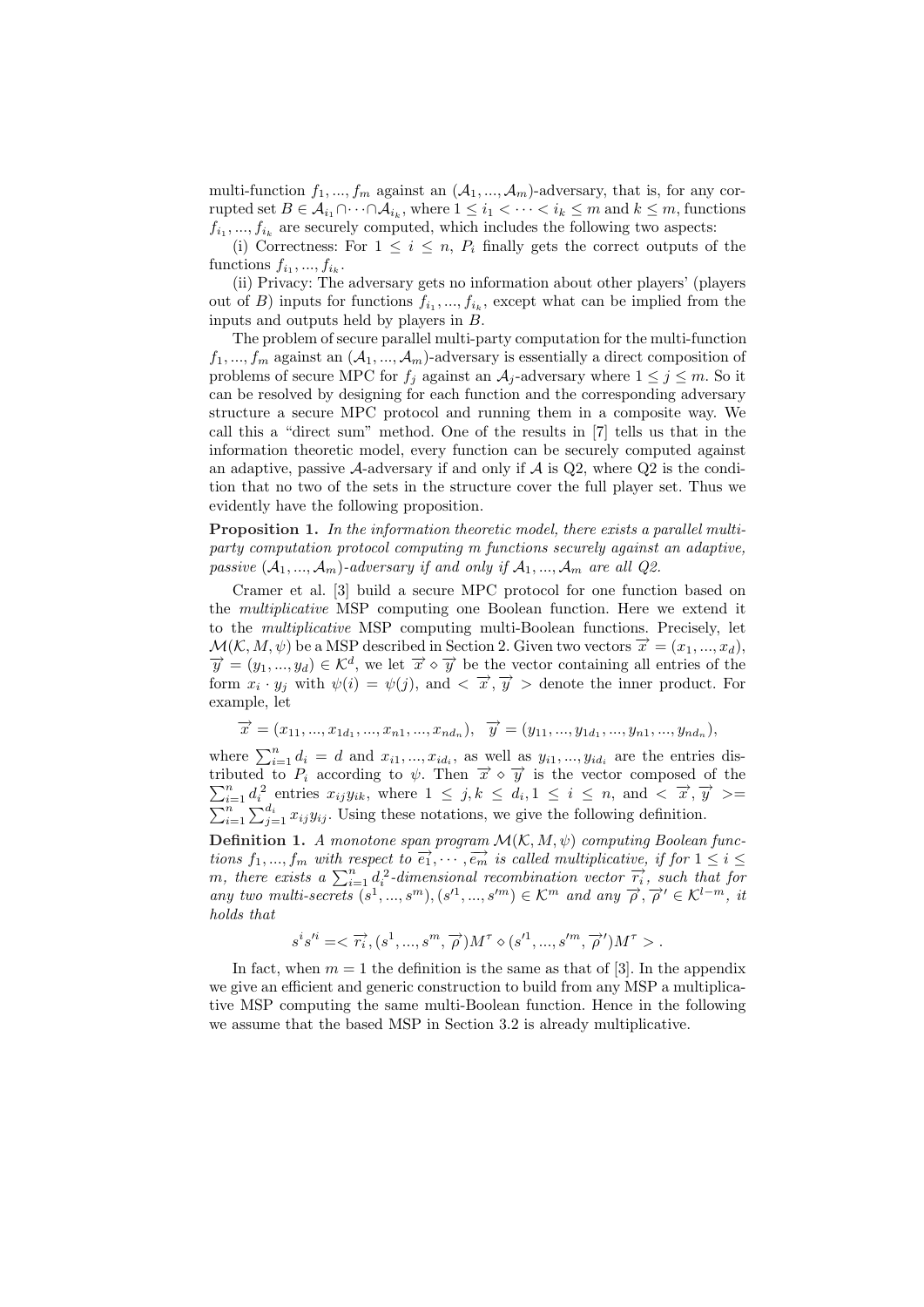#### 3.2 Construction from any LMSSS

In this section, assuming the adversary is passive and adaptive, we give a generic and efficient construction to obtain from any LMSSS a paralel multi-party computation protocol in the information theoretic model, provided that the access structures of the LMSSS allow MPC at all. Since LMSSS and MSP are equivalent, it turns out to be convenient to describe our protocol in terms of MSP's. We only describe the protocol in the case  $m = 2$  and it is a natural extension for  $m > 2$ .

Suppose  $A_1$  and  $A_2$  are two adversary structures over P and they are both Q2. For  $1 \leq i \leq n$ , player  $P_i$  has private input  $(x_i^{(1)}, x_i^{(2)})$  and they are to jointly compute functions  $f_1(x_1, ..., x_n)$  and  $f_2(x_1, ... x_n)$ . Let  $AS_1 = 2^{\tilde{P}} \setminus A_1$ ,  $AS_2 =$  $2^P \setminus \mathcal{A}_2$ , and  $\mathcal{M}(\mathcal{K}, M, \psi)$  be a multiplicative MSP computing Boolean functions  $f_{AS_1}$  and  $f_{AS_2}$  with respect to target vectors  $\overrightarrow{e_1}, \overrightarrow{e_2}$ , where M is a  $d \times l$  matrix over  $K$ . How to construct such a MSP is out of concern in this paper. Next we describe our protocol in three phases: input sharing, computing and outputting.

Input Sharing. First each player shares his private input by using the MSP  $\mathcal{M}(\mathcal{K}, M, \psi)$ , *i.e.*, for  $1 \leq i \leq n$ , player  $P_i$  secretly and randomly selects  $\overrightarrow{\rho_i}$  in the set of random inputs  $R = \mathcal{K}^{l-2}$  and sends  $(x_i^{(1)}, x_i^{(2)}, \overrightarrow{\rho_i})(M_{P_j})^{\tau}$  to player  $P_j$ , where  $1 \leq j \leq n$  and  $j \neq i$ .

Computing. Since any function that is feasible to compute at all can be specified as a polynomial size arithmetic circuit over a finite field  $K$  with addition gates and multiplication gates, it is enough for us to discuss how to do additions and multiplications over  $K$ . Different from computing a single function, in parallel multi-party computation, we compute the functions simultaneously other than one after another.

Precisely, suppose  $f_1$  contains p multiplications and  $f_2$  contains q multiplications, where  $p \leq q$  and the multiplication considered here is operation between two elements. Then in each of the first  $p$  steps, we compute two multiplications coming from the two functions, respectively. In each the following  $q - p$  steps, we continue to compute a multiplications of  $f_2$  and do nothing for  $f_1$ . So after q steps we complete all the multiplications of both functions and get the intermediate results needed. Finally we compute all additions of both functions in one step. By doing so, we need less communication and random bits than the "direct sum" method. Furthermore, in order to guarantee security, all inputs and outputs of each step are multi-secret shared during computing and we call this condition the "invariant".

*Example 1.* Let  $P = \{P_1, P_2, P_3\}$ , and  $f_1 = x_2^2 x_3$ ,  $f_2 = x_1 x_2 + x_3$ . For  $1 \le i \le 3$ ,  $P_i$  has private input  $(x_i^{(1)}, x_i^{(2)})$  which is multi-secret shared in the Input Sharing phase. Since  $f_1$  contains two multiplications and  $f_2$  contains one multiplication, the computing phase consists of three steps. The following table shows the computing process. Note that in the table,  $x_i^{(j)}$  denotes an input value for the function  $f_j$  held by  $P_i$ ,  $z_i^{(j)}$  denotes an intermediate value held by an imaginary player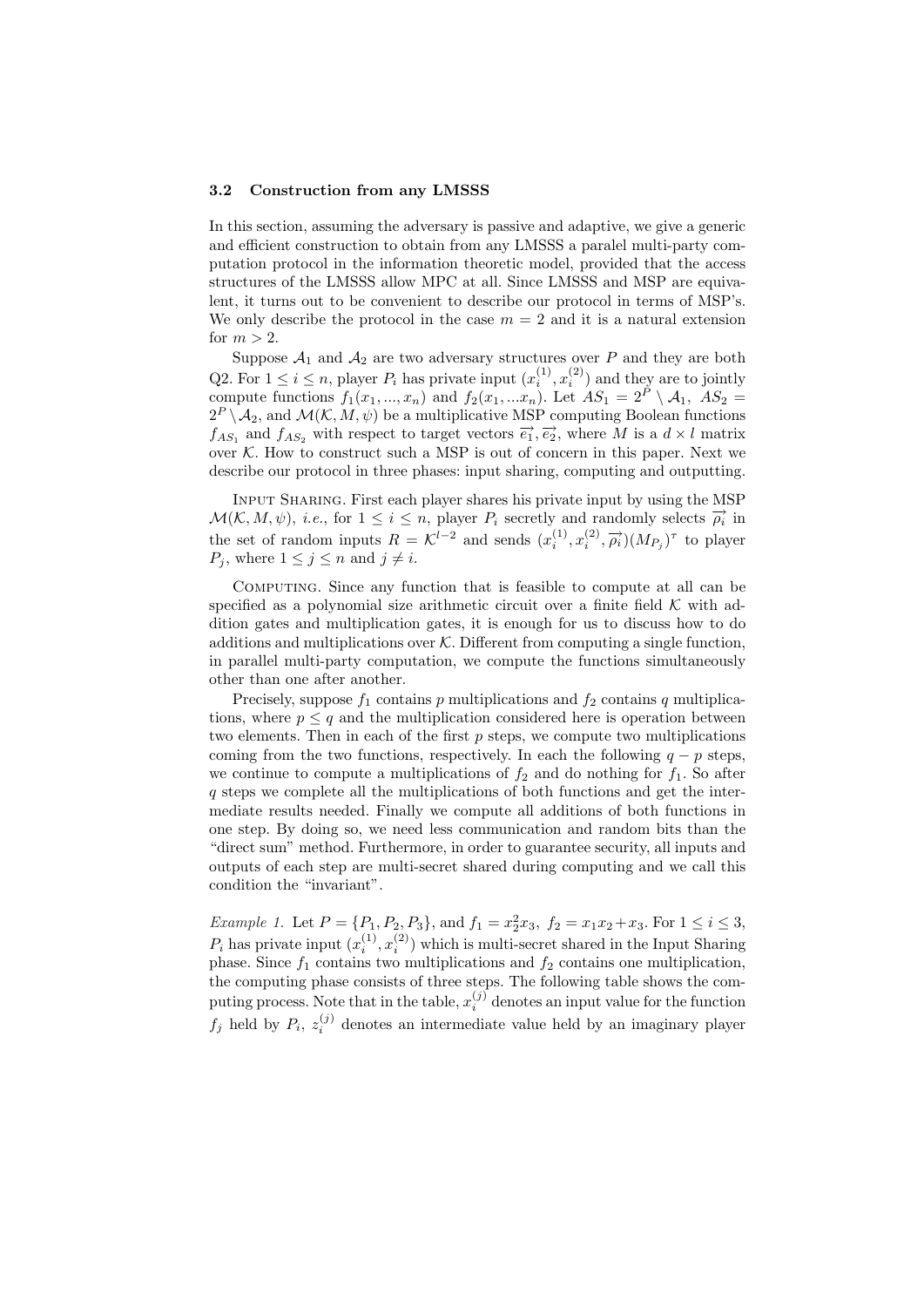$I_i$ ,  $x_i$  and  $z_i$  are variables and  $z_{ij}$  is the function to be computed at each step, where  $1 \leq i \leq 3$  and  $1 \leq j \leq 2$ .

|        | input                    | to compute                                                                                                                 | output                                                                                                                                                                                                                                             |  |  |
|--------|--------------------------|----------------------------------------------------------------------------------------------------------------------------|----------------------------------------------------------------------------------------------------------------------------------------------------------------------------------------------------------------------------------------------------|--|--|
|        |                          |                                                                                                                            | $Step~1\left \begin{array}{cc} (x_2^{(1)},x_2^{(2)}) \\ (x_3^{(1)},x_3^{(2)}) \end{array}\right \left(z_{11}=x_2x_3,z_{12}=x_1x_2\right)\left \begin{array}{cc} (z_1^{(1)}=x_2^{(1)}x_3^{(1)},z_1^{(2)}=x_1^{(2)}x_2^{(2)}) \\ \end{array}\right.$ |  |  |
| Step 2 | $(x_2^{(1)}, x_2^{(2)})$ | $\left  \begin{array}{c} \binom{z_2}{z_1}, \binom{z_2}{z_1} \\ \end{array} \right  \quad (z_{21} = x_2 z_1, z_{22} = z_1)$ | $(z_2^{(1)} = x_2^{(1)} z_1^{(1)}, z_2^{(2)} = z_1^{(2)})$                                                                                                                                                                                         |  |  |
| Step 3 |                          |                                                                                                                            | $\overline{(x_3^{(1)}, x_3^{(2)})}$<br>$\overline{(z_2^{(1)}, z_2^{(2)})}$ $\overline{(z_{31} = z_2, z_{32} = z_2 + x_3)}$ $\overline{(z_3^{(1)} = z_2^{(1)}, z_3^{(2)} = z_2^{(2)} + x_3^{(2)})}$                                                 |  |  |

In Step 1 we do two multiplications  $x_2x_3$  and  $x_1x_2$  for  $f_1$  and  $f_2$ , respectively; in Step 2 we do a multiplication  $x_2z_1$  for  $f_1$  and do nothing for  $f_2$ ; in Step 3, we do an addition  $z_2 + x_3$  for  $f_2$  and do nothing for  $f_1$ . It is evident that  $z_3^{(1)} = x_2^{(1)} x_2^{(1)} x_3^{(1)}$  and  $z_3^{(2)} = x_1^{(2)} x_2^{(2)} + x_3^{(2)}$ . The invariant here means that for  $1 \leq i \leq 3$ ,  $(x_i^{(1)}, x_i^{(2)})$ ,  $(z_i^{(1)}, z_i^{(2)})$  all keep multi-secret shared by  $\mathcal{M}(\mathcal{K}, M, \psi)$ during computing.

Next we discuss how to do multiplications or additions at each step. According to the type of operations we execute respectively for the two functions at each step (e.g. Step 1 of Example 1), there are four cases to be considered as follows, where " $\backslash$ " means that no operation is actually done and the output is one of the inputs. Without loss of generality, in the following we assume that  $P = \{P_1, P_2, P_3, P_4\}.$ 

Case 1:  $(+, +)$ . First suppose that we are to compute  $g_1 = x_1 + x_2$  and  $g_2 = x_3 + x_4$ . The inputs  $(x_i^{(1)}, x_i^{(2)})$  are multi-secret shared such that each player  $P_j$  holds  $(x_i^{(1)}, x_i^{(2)}, \vec{\rho}_i)(M_{P_j})^{\tau} = (s_{i1}^{(j)}, ..., s_{id_j}^{(j)})$  $\mathcal{L}^{(j)}_{id_j}$   $\in \mathcal{K}^{d_j}$  distributed by  $P_i$ where  $1 \le i \le 4$ . The output is to be multi-secret shared  $(x_1^{(1)} + x_2^{(1)}, x_3^{(2)} + x_4^{(2)}$ . Then  $P_j$  locally computes:

$$
(x_1^{(1)}, x_1^{(2)}, \overrightarrow{\rho_1})(M_{P_j})^{\tau} + (x_2^{(1)}, x_2^{(2)}, \overrightarrow{\rho_2})(M_{P_j})^{\tau}
$$
  
=  $(x_1^{(1)} + x_2^{(1)}, x_1^{(2)} + x_2^{(2)}, \overrightarrow{\rho_1} + \overrightarrow{\rho_2})(M_{P_j})^{\tau}$   
=  $(s_{11}^{(j)} + s_{21}^{(j)}, ..., s_{1d_j}^{(j)} + s_{2d_j}^{(j)})$ , (2)

$$
(x_3^{(1)}, x_3^{(2)}, \overrightarrow{\rho_3})(M_{P_j})^{\tau} + (x_4^{(1)}, x_4^{(2)}, \overrightarrow{\rho_4})(M_{P_j})^{\tau}
$$
  
=  $(x_3^{(1)} + x_4^{(1)}, x_3^{(2)} + x_4^{(2)}, \overrightarrow{\rho_3} + \overrightarrow{\rho_4})(M_{P_j})^{\tau}$   
=  $(s_{31}^{(j)} + s_{41}^{(j)}, ..., s_{3d_j}^{(j)} + s_{4d_j}^{(j)})$ . (3)

Actually, through (2)  $P_j$  gets shares for  $(x_1^{(1)} + x_2^{(1)}, x_1^{(2)} + x_2^{(2)})$  and through (3)  $P_j$  gets shares for  $(x_3^{(1)} + x_4^{(1)}, x_3^{(2)} + x_4^{(2)}).$  In order to guarantee security, we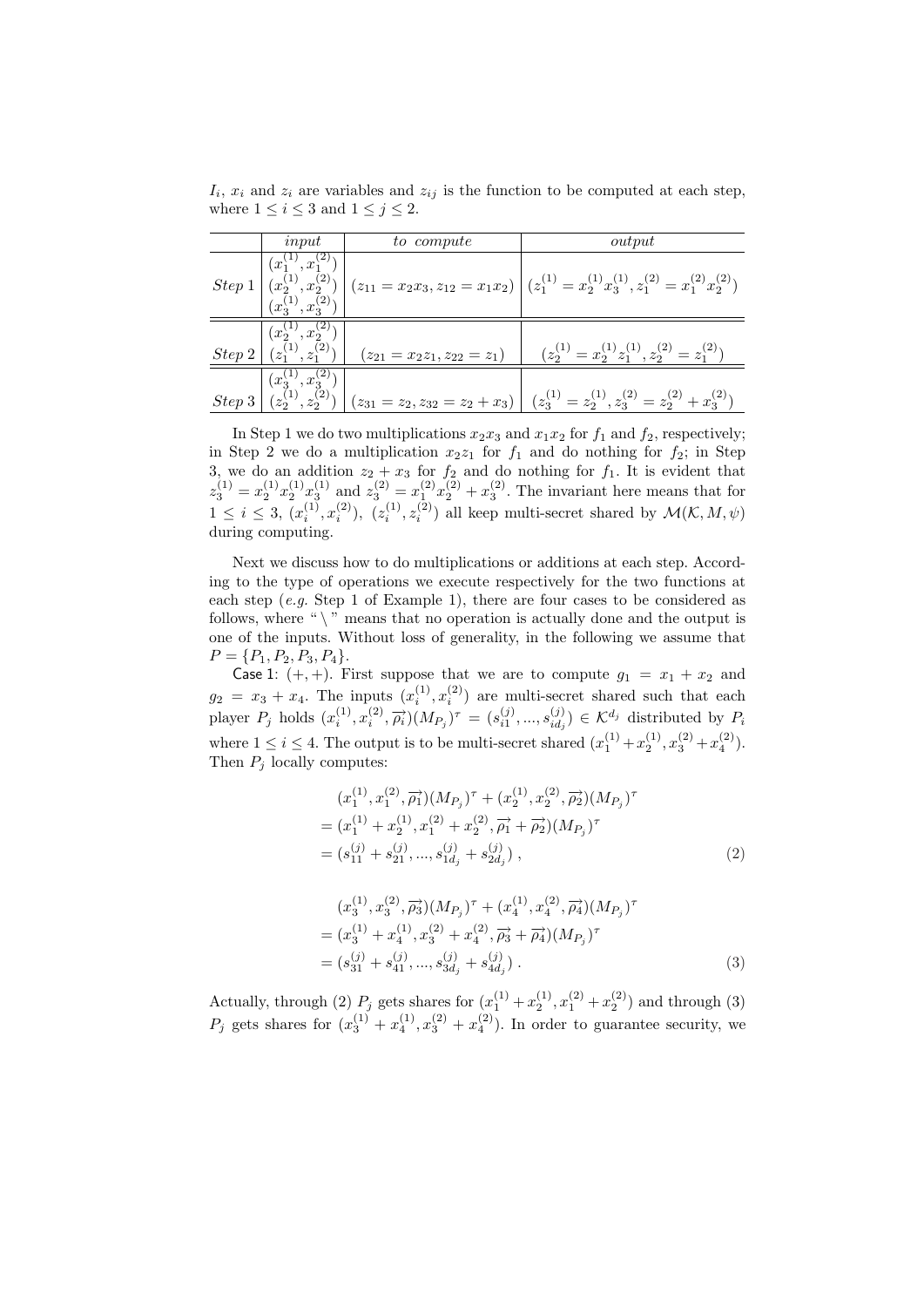need to multi-secret share  $(x_1^{(1)} + x_2^{(1)}, x_3^{(2)} + x_4^{(2)})$ , each player must reshare his present shares. Precisely, by the reconstruction algorithm of the LMSSS, there exist  $\overrightarrow{a}$ ,  $\overrightarrow{b} \in \mathcal{K}^{\sum_{i=1}^{n} d_i}$ , such that

$$
x_1^{(1)} + x_2^{(1)} = \sum_{j=1}^n \sum_{k=1}^{d_j} a_{jk} (s_{1k}^{(j)} + s_{2k}^{(j)}), \quad x_3^{(2)} + x_4^{(2)} = \sum_{j=1}^n \sum_{k=1}^{d_j} b_{jk} (s_{3k}^{(j)} + s_{4k}^{(j)})
$$
 (4)

So each player  $P_j$  reshares  $\left(\sum_{k=1}^{d_j} a_{jk} (s_{1k}^{(j)} + s_{2k}^{(j)}\right)$  $\sum_{k=1}^{(j)} b_{jk} (s_{3k}^{(j)} + s_{4k}^{(j)})$  $\binom{(J)}{4k}$ ) through  $\sum_{k=1}^{d_j} a_{jk} (s_{1k}^{(j)} + s_{2k}^{(j)})$  $\sum_{k=1}^{N} a_{jk}^{(j)}(s)$ <br>  $\sum_{k=1}^{d_j} b_{jk}(s_{3k}^{(j)} + s_{4k}^{(j)})$  $\left(\frac{\ddot{j}}{4k}\right), \overrightarrow{\rho_j}/M^{\tau}$  and sends each of other players a share. Finally  $P_j$  adds up all his shares obtained from the resharing, *i.e.*,

$$
\sum_{i=1}^{n} \left( \sum_{k=1}^{d_i} a_{ik} (s_{1k}^{(i)} + s_{2k}^{(i)}) , \sum_{k=1}^{d_i} b_{ik} (s_{3k}^{(i)} + s_{4k}^{(i)}) , \overrightarrow{\rho_i}^{\prime} \right) (M_{P_j})^{\tau}
$$
  
= 
$$
\left( \sum_{i=1}^{n} \sum_{k=1}^{d_i} a_{ik} (s_{1k}^{(i)} + s_{2k}^{(i)}) , \sum_{i=1}^{n} \sum_{k=1}^{d_i} b_{ik} (s_{3k}^{(i)} + s_{4k}^{(i)}) , \sum_{i=1}^{n} \overrightarrow{\rho_i}^{\prime} \right) (M_{P_j})^{\tau}
$$
  
= 
$$
(x_1^{(1)} + x_2^{(1)}, x_3^{(2)} + x_4^{(2)}, \sum_{i=1}^{n} \overrightarrow{\rho_i}^{\prime}) (M_{P_j})^{\tau} ,
$$

which is actually  $P_j$ 's share for  $(x_1^{(1)} + x_2^{(1)}, x_3^{(2)} + x_4^{(2)}).$ 

Note that if we are to compute  $(x_1^{(1)} + x_2^{(1)}, x_1^{(2)} + x_2^{(2)})$  at this step, the equality (2) is enough and we do not need resharing any more. Although we only discuss adding up two items here, we can add up more items once in the same way. Furthermore, it is trivial to deal with multiplications with constants in  $K$ , since the constant is public.

Case 2:  $(x, x)$ . Suppose we are to compute  $(g_1 = x_1x_2, g_2 = x_3x_4)$ . Since  $\mathcal{M}(\mathcal{K}, M, \psi)$  is assumed to be multiplicative, there exist recombination vectors  $\overrightarrow{r}$ ,  $\overrightarrow{t} \in \mathcal{K}^{\sum_{i=1}^{n} d_i^2}$ , such that

$$
x_1^{(1)}x_2^{(1)} = \langle \overrightarrow{r}, (x_1^{(1)}, x_1^{(2)}, \overrightarrow{\rho_1}) M^{\tau} \diamond (x_2^{(1)}, x_2^{(2)}, \overrightarrow{\rho_2}) M^{\tau} \rangle, \tag{5}
$$

$$
x_3^{(2)}x_4^{(2)} = \langle \overrightarrow{t}, (x_3^{(1)}, x_3^{(2)}, \overrightarrow{\rho_3}) M^{\tau} \diamond (x_4^{(1)}, x_4^{(2)}, \overrightarrow{\rho_4}) M^{\tau} \rangle. \tag{6}
$$

 $P_j$  computes  $(x_1^{(1)}, x_1^{(2)}, \overrightarrow{\rho_1})(M_{P_j})^{\tau} \diamond (x_2^{(1)}, x_2^{(2)}, \overrightarrow{\rho_2})(M_{P_j})^{\tau} = (\alpha_{j1}, ..., \alpha_{jd_j^2}) \in$  $\mathcal{K}^{d_j^2}$  and  $(x_3^{(1)}, x_3^{(2)}, \overrightarrow{\rho_3}) (M_{P_j})^{\tau} \diamond (x_4^{(1)}, x_4^{(2)}, \overrightarrow{\rho_4}) (M_{P_j})^{\tau} = (\beta_{j1}, ..., \beta_{jd_j^2}) \in \mathcal{K}^{d_j^2}$ . From (5) and (6) we have

$$
x_1^{(1)}x_2^{(1)} = \sum_{j=1}^n \sum_{k=1}^{d_j^2} r_{jk}\alpha_{jk}, \quad x_3^{(2)}x_4^{(2)} = \sum_{j=1}^n \sum_{k=1}^{d_j^2} t_{jk}\beta_{jk}.
$$
 (7)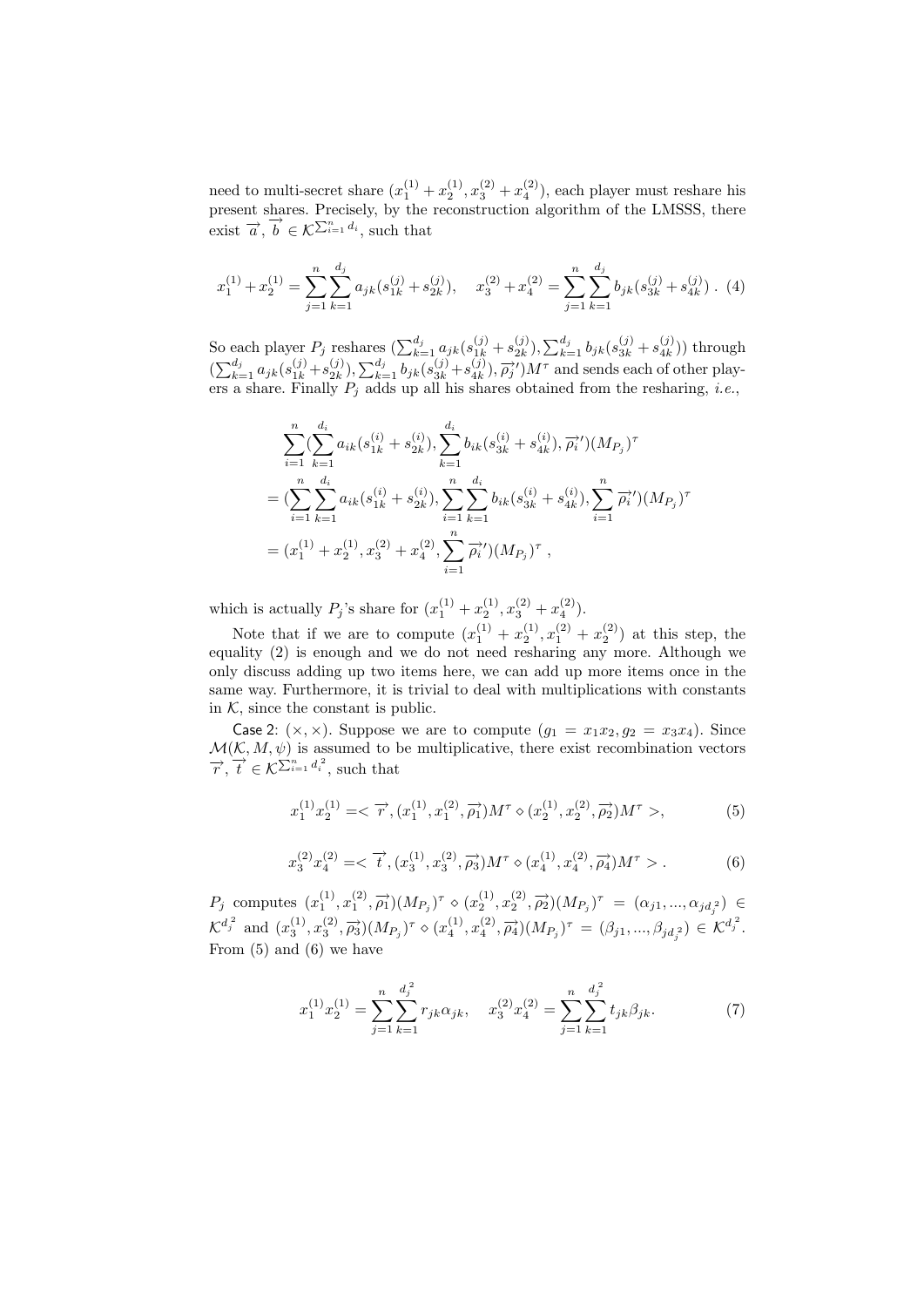$P_j$  reshares  $\left(\sum_{k=1}^{d_j^{\;2}} r_{jk}\alpha_{jk}, \sum_{k=1}^{d_j^{\;2}} t_{jk}\beta_{jk}\right)$  by  $\left(\sum_{k=1}^{d_j^{\;2}} r_{jk}\alpha_{jk}, \sum_{k=1}^{d_j^{\;2}} t_{jk}\beta_{jk}, \overrightarrow{\rho_j}^{\prime}\right)M^{\tau}$ . Finally,  $P_j$  computes

$$
\sum_{i=1}^{n} \left( \sum_{k=1}^{d_i^2} r_{ik} \alpha_{ik}, \sum_{k=1}^{d_i^2} t_{ik} \beta_{ik}, \overrightarrow{\rho_i}^{\prime} \right) (M_{P_j})^{\tau}
$$
  
= 
$$
\left( \sum_{i=1}^{n} \sum_{k=1}^{d_i^2} r_{ik} \alpha_{ik}, \sum_{i=1}^{n} \sum_{k=1}^{d_i^2} t_{ik} \beta_{ik}, \sum_{i=1}^{n} \overrightarrow{\rho_i}^{\prime} \right) (M_{P_j})^{\tau}
$$
  
= 
$$
(x_1^{(1)} x_2^{(1)}, x_3^{(2)} x_4^{(2)}, \sum_{i=1}^{n} \overrightarrow{\rho_i}^{\prime}) (M_{P_j})^{\tau},
$$

which is  $P_j$ 's share for  $(x_1^{(1)}x_2^{(1)}, x_3^{(2)}x_4^{(2)}).$ 

Case 3:  $(+, \setminus)$  or  $(\setminus, +)$ . Suppose we are to compute  $(g_1 = x_1 + x_2, g_2 = x_3)$ . Similar to (4), we have  $x_3^{(2)} = \sum_{j=1}^{n} \sum_{k=1}^{d_j} b_{jk} s_{3k}^{(j)}$  $3k$ . So each player  $P_j$  reshares  $\left(\sum_{k=1}^{d_j} a_{jk} (s_{1k}^{(j)} + s_{2k}^{(j)}\right)$  $\sum_{2k}^{(j)}$ ),  $\sum_{k=1}^{d_j} b_{jk} s_{3k}^{(j)}$  $\binom{J}{3k}$  through

$$
\left(\sum_{k=1}^{d_j} a_{jk}(s_{1k}^{(j)} + s_{2k}^{(j)}), \sum_{k=1}^{d_j} b_{jk}s_{3k}^{(j)}, \overrightarrow{\rho_j})\right)M^{\tau}
$$

and finally computes

$$
\sum_{i=1}^{n} \left( \sum_{k=1}^{d_i} a_{ik} (s_{1k}^{(i)} + s_{2k}^{(i)}) , \sum_{k=1}^{d_i} b_{ik} s_{3k}^{(i)}, \overrightarrow{\rho_i}' \right) (M_{P_j})^{\tau} = (x_1^{(1)} + x_2^{(1)}, x_3^{(2)}, \sum_{i=1}^{n} \overrightarrow{\rho_i}' ) (M_{P_j})^{\tau},
$$

which is  $P_j$ 's share for  $(x_1^{(1)} + x_2^{(1)}, x_3^{(2)})$ .

Case 4:  $(\times, \setminus)$  or  $(\setminus, \times)$ . It is similar to the above cases and details are omitted here.

Outputting. At the end of computing phase, we can see the final value  $(f_1(x_1^{(1)},...,x_n^{(1)}), f_2(x_1^{(2)},...,x_n^{(2)}))$  is multi-secret shared by using M. If every player is allowed to get the value, in the last phase  $P_i$  publics his share for  $(f_1(x_1^{(1)},...,x_n^{(1)}), f_2(x_1^{(2)},...,x_n^{(2)}))$  where  $1 \leq i \leq n$ , then every player can compute  $(f_1(x_1^{(1)},...,x_n^{(1)}), f_2(x_1^{(2)},...,x_n^{(2)}))$  by the reconstruction algorithm.

If  $f_1(x_1^{(1)},...,x_n^{(1)})$  is required to be held only by  $P_1$  and  $f_2(x_1^{(2)},...,x_n^{(2)})$ is to be held only by  $P_2$ , all shares cannot be simply transmitted to  $P_1$  and  $P_2$ . Because by doing so,  $P_1$ , resp.  $P_2$  will also know  $f_2(x_1^{(2)},...,x_n^{(2)})$ , resp.  $f_1(x_1^{(1)},...,x_n^{(1)})$ . Fortunately, by the reconstruction algorithm,  $f_1(x_1^{(1)},...,x_n^{(1)})$ and  $f_2(x_1^{(2)},...,x_n^{(2)})$  are linear combinations of the shares that all players finally hold, so they can be computed through a simple MPC protocol [9] as follows, while keeping the privacy of the shares thus guaranteeing security for parallel MPC.

Since  $(f_1(x_1^{(1)},...,x_n^{(1)}), f_2(x_1^{(2)},...,x_n^{(2)}))$  is multi-secret shared through M, suppose  $P_i$ 's share for it is  $(s_{i1}, \dots, s_{id_i}) \in \mathcal{K}^{d_i}$  where  $1 \leq i \leq n$ . Similar to the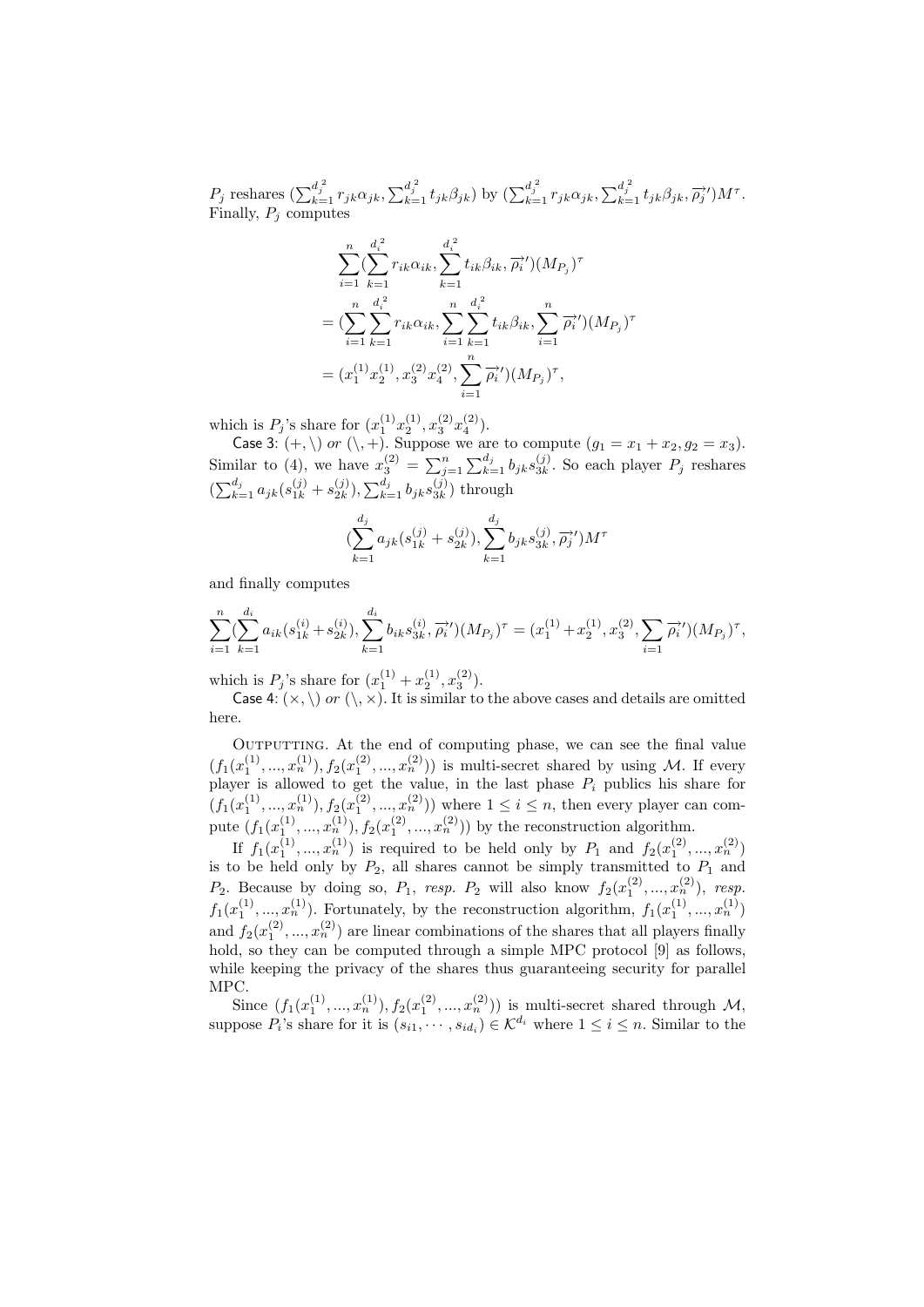equality (4), we have that

$$
f_1(x_1^{(1)},...,x_n^{(1)}) = \sum_{i=1}^n \sum_{k=1}^{d_i} a_{ik} s_{ik}, \quad f_2(x_1^{(2)},...,x_n^{(2)}) = \sum_{i=1}^n \sum_{k=1}^{d_i} b_{ik} s_{ik}.
$$

In order to securely compute  $f_1(x_1^{(1)},...,x_n^{(1)})$  such that only  $P_1$  learns the value and other players get nothing new, we need a simple MPC protocol. Precisely, for  $1 \leq i \leq n$ ,  $P_i$  randomly selects  $r_{i1}, r_{i2}, \dots, r_{i(n-1)} \in \mathcal{K}$  and sets  $r_{in} = \sum_{k=1}^{d_i} a_{ik} s_{ik} - \sum_{j=1}^{n-1} r_{ij}$ . Then  $P_i$  secretly transmits  $r_{ij}$  to  $P_j$ ,  $1 \leq j \leq n, j \neq i$ .  $\sum_{k=1}^{\infty} u_k s_{ik}$   $\sum_{j=1}^{\infty} r_{ij}$ . Then  $r_i$  secretly transmits  $r_{ij}$  to  $r_j$ ,  $1 \leq j \leq n, j \neq i$ .<br>After that  $P_j$  locally computes  $\lambda_j = \sum_{i=1}^n r_{ij}$  and transmits  $r_j$  to  $P_1$  where  $1 \leq j \leq n$ . The process can be displayed as follows.

$$
P_{1} \cdots P_{n}
$$
\n
$$
P_{2} : \sum_{k=1}^{d_{1}} a_{1k} s_{1k} \rightarrow r_{11} \cdots r_{1n}
$$
\n
$$
P_{2} : \sum_{k=1}^{d_{2}} a_{2k} s_{2k} \rightarrow r_{21} \cdots r_{2n}
$$
\n
$$
P_{n} : \sum_{k=1}^{d_{n}} a_{nk} s_{nk} \rightarrow r_{n1} \cdots r_{2n}
$$
\n
$$
P_{n} : \sum_{k=1}^{d_{n}} a_{nk} s_{nk} \rightarrow r_{n1} \cdots r_{nn}
$$
\n
$$
\lambda_{1} = \sum_{i=1}^{n} r_{i1} \cdots \lambda_{n} = \sum_{i=1}^{n} r_{in}
$$
\n
$$
P_{n} \cdots P_{n} \qquad P_{n} \cdots P_{n} \qquad P_{n} \qquad P_{n} \cdots P_{n} \qquad P_{n} \qquad P_{n} \qquad P_{n} \qquad P_{n} \qquad P_{n} \qquad P_{n} \qquad P_{n} \qquad P_{n} \qquad P_{n} \qquad P_{n} \qquad P_{n} \qquad P_{n} \qquad P_{n} \qquad P_{n} \qquad P_{n} \qquad P_{n} \qquad P_{n} \qquad P_{n} \qquad P_{n} \qquad P_{n} \qquad P_{n} \qquad P_{n} \qquad P_{n} \qquad P_{n} \qquad P_{n} \qquad P_{n} \qquad P_{n} \qquad P_{n} \qquad P_{n} \qquad P_{n} \qquad P_{n} \qquad P_{n} \qquad P_{n} \qquad P_{n} \qquad P_{n} \qquad P_{n} \qquad P_{n} \qquad P_{n} \qquad P_{n} \qquad P_{n} \qquad P_{n} \qquad P_{n} \qquad P_{n} \qquad P_{n} \qquad P_{n} \qquad P_{n} \qquad P_{n} \qquad P_{n} \qquad P_{n} \qquad P_{n} \qquad P_{n} \qquad P_{n} \qquad P_{n} \qquad P_{n} \qquad P_{n} \qquad P_{n} \qquad P_{n} \qquad P_{n} \qquad P_{n} \qquad P_{n} \qquad P_{n} \qquad P_{n} \qquad P_{n} \
$$

Finally,  $P_1$  computes

$$
\sum_{j=1}^{n} \lambda_j = \sum_{j=1}^{n} \sum_{i=1}^{n} r_{ij} = \sum_{i=1}^{n} \sum_{j=1}^{n} r_{ij} = \sum_{i=1}^{n} \sum_{k=1}^{d_i} a_{ik} s_{ik} = f_1(x_1^{(1)}, ..., x_n^{(1)}) .
$$

Similarly,  $f_2(x_1^{(2)},...,x_n^{(2)})$  can be securely computed and only  $P_2$  gets the final value.

### 3.3 Comparing with the "Direct Sum" Method

Since the "direct sum" method (in Section 3.1) is a natural way to realize secure parallel multi-party computation, we compare our protocol (in Section 3.2) with it. As to the security issue, note that in our protocol all inputs and outputs for every step is multi-secret shared during the protocol. For any  $B \in \mathcal{A}_{i_1} \cap \cdots \cap \mathcal{A}_{i_k}$ , it follows that  $\{S^{i_1},...,S^{i_k}\} \subseteq \{S^1,...,S^m\} \setminus \{S^i \mid B \in AS_i, 1 \le i \le m\}$ . By the security requirement of the LMSSS, players in  $B$  get no information about  $\{S^{i_1},...,S^{i_k}\}\$ from the shares they hold, that is, the intermediate communication data held by players in  $B$  tells nothing about other players' inputs for functions  $f_{i_1},..., f_{i_k}$ . So an adversary corrupting players in B gets no information about other players' (players out of B) inputs for functions  $f_{i_1},..., f_{i_k}$ , except what can be implied from the inputs and outputs held by players in  $B$ . Hence our protocol and the "direct sum" method are of the same security.

The communication complexity is an important criterion to evaluate a protocol. By using a " non-direct sum" LMSSS, our protocol may need less communication than the "direct sum" method, and this advantage becomes more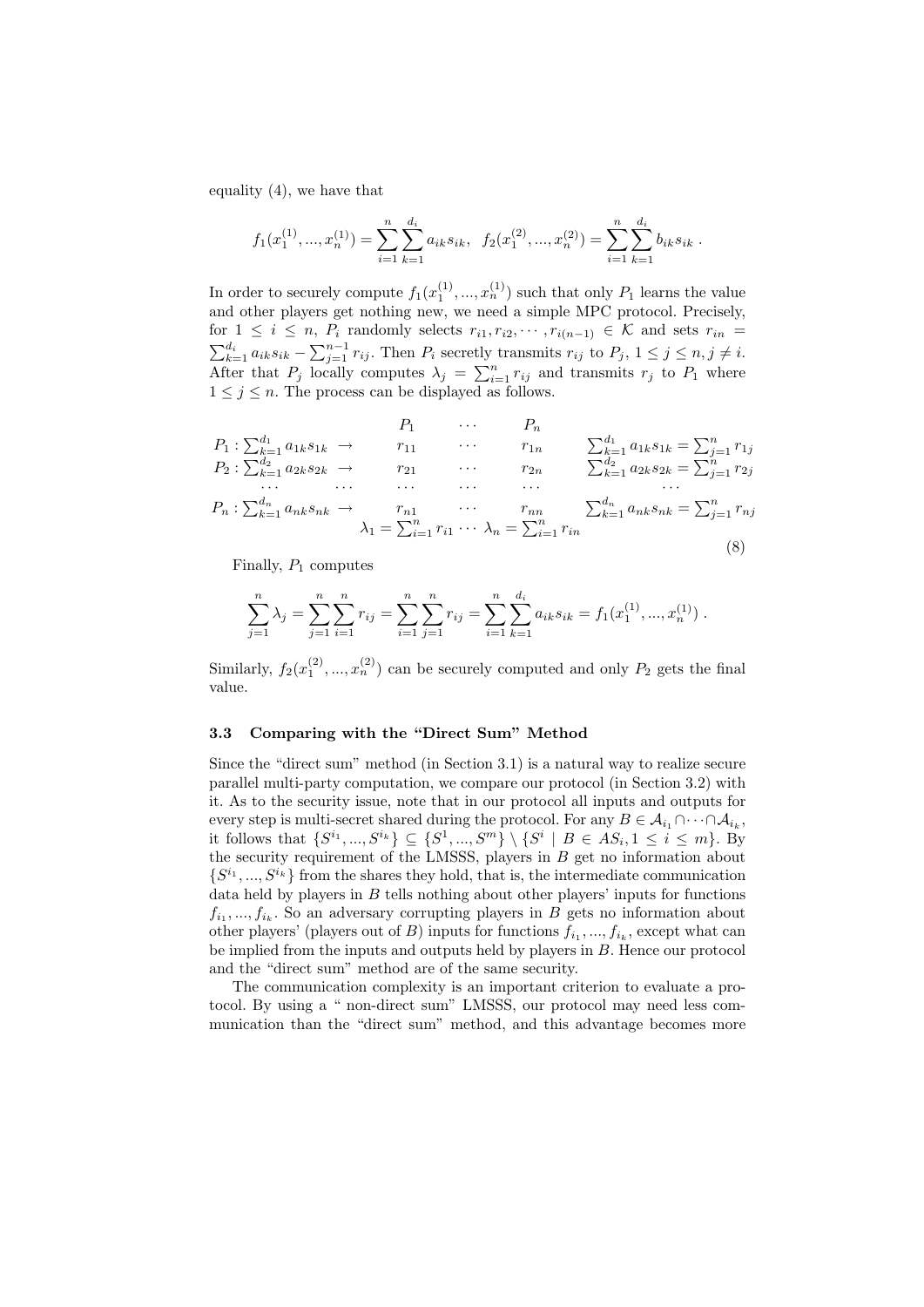evident when computing more complicated functions, *i.e.*, the functions essentially contain more variables and more multiplications. In the next section, we show the advantage of communication complexity through a specific example.

### 4 Example

Suppose that  $P = \{P_1, P_2, P_3, P_4, P_5\}$  is the set of players and  $|K| > 5$ . Let  $AS_1 = \{A \subset P \mid |A| \geq 2 \text{ and } \{P_1, P_2\} \cap A \neq \emptyset \}$  and  $AS_2 = \{A \subset P \mid |A| \geq 2 \}$ 2 and  $\{P_4, P_5\} \cap A \neq \emptyset$  be two access structures over P. The corresponding minimum access structures are as follows:

$$
(AS_1)_m = \{ \{P_1, P_2\}, \{P_1, P_3\}, \{P_1, P_4\}, \{P_1, P_5\}, \{P_2, P_3\}, \{P_2, P_4\}, \{P_2, P_5\} \},
$$

$$
(AS_2)_m = \{ \{P_4, P_5\}, \{P_1, P_4\}, \{P_2, P_4\}, \{P_3, P_4\}, \{P_1, P_5\}, \{P_2, P_5\}, \{P_3, P_5\} \}.
$$

Obviously, the two corresponding adversary structures  $A_1 = 2^P \setminus AS_1$  and  $A_2 =$  $2^P \setminus AS_2$  are both Q2. The players are to securely compute multi-functions  $f_1 = x_1 + x_2x_3, f_2 = x_1x_2$  against an  $(\mathcal{A}_1, \mathcal{A}_2)$ -adversary. For  $1 \leq i \leq 5$ , player  $P_i$  has private input  $(x_i^{(1)}, x_i^{(2)})$ .

By the "direct sum" method, we need to design for  $f_i$  a MPC protocol against an  $A_i$ -adversary where  $1 \leq i \leq 2$ . From [3] we know that the key step is to devise LSSS with respect to  $AS_1$  and  $AS_2$ , respectively. let

$$
M_1 = \begin{pmatrix} 1 & 1 \\ 2 & 1 \\ 0 & 1 \\ 0 & 1 \\ 0 & 1 \end{pmatrix} , \quad M_2 = \begin{pmatrix} 0 & 1 \\ 0 & 1 \\ 0 & 1 \\ 1 & 1 \\ 2 & 1 \end{pmatrix} ,
$$

and  $\psi_1, \psi_2 : \{1, 2, \dots, 5\} \to P$  be defined as  $\psi_1(i) = \psi_2(i) = P_i$  for  $1 \le i \le 5$ . It is easy to verify that  $\mathcal{M}_i(\mathcal{K}, M_i, \psi_i)$  is a multiplicative MSP computing  $f_{AS_i}$  with respect to  $(1,0) \in \mathcal{K}^2$  where  $1 \leq i \leq 2$ . Then the MPC protocol follows. Note that the MPC protocol for computing a single function also has input sharing phase, computing phase and outputting phase.

By the protocol in Sec3.2, first we need to design a LMSSS with respect to the

$$
\text{multi-access structure } AS_1, AS_2. \text{ Let } M = \begin{pmatrix} 1 & 0 & 1 & 1 \\ 0 & 0 & 0 & 1 \\ 0 & 0 & 0 & 1 \\ 2 & 0 & 1 & 1 \\ 0 & 0 & 1 & 1 \\ 0 & 0 & 1 & 0 \\ 0 & 1 & -2 & -1 \\ 0 & 0 & 2 & 1 \\ 0 & 1 & -1 & -1 \end{pmatrix} \text{ and } \psi : \{1, 2, ..., 9\} \to
$$

P be defined as  $\psi(1) = \psi(2) = P_1$ ,  $\psi(3) = \psi(4) = P_2$ ,  $\psi(5) = P_3$ ,  $\psi(6) =$  $\psi(7) = P_4$ ,  $\psi(8) = \psi(9) = P_5$ . It can be verified that  $\mathcal{M}(\mathcal{K}, M, \psi)$  is a MSP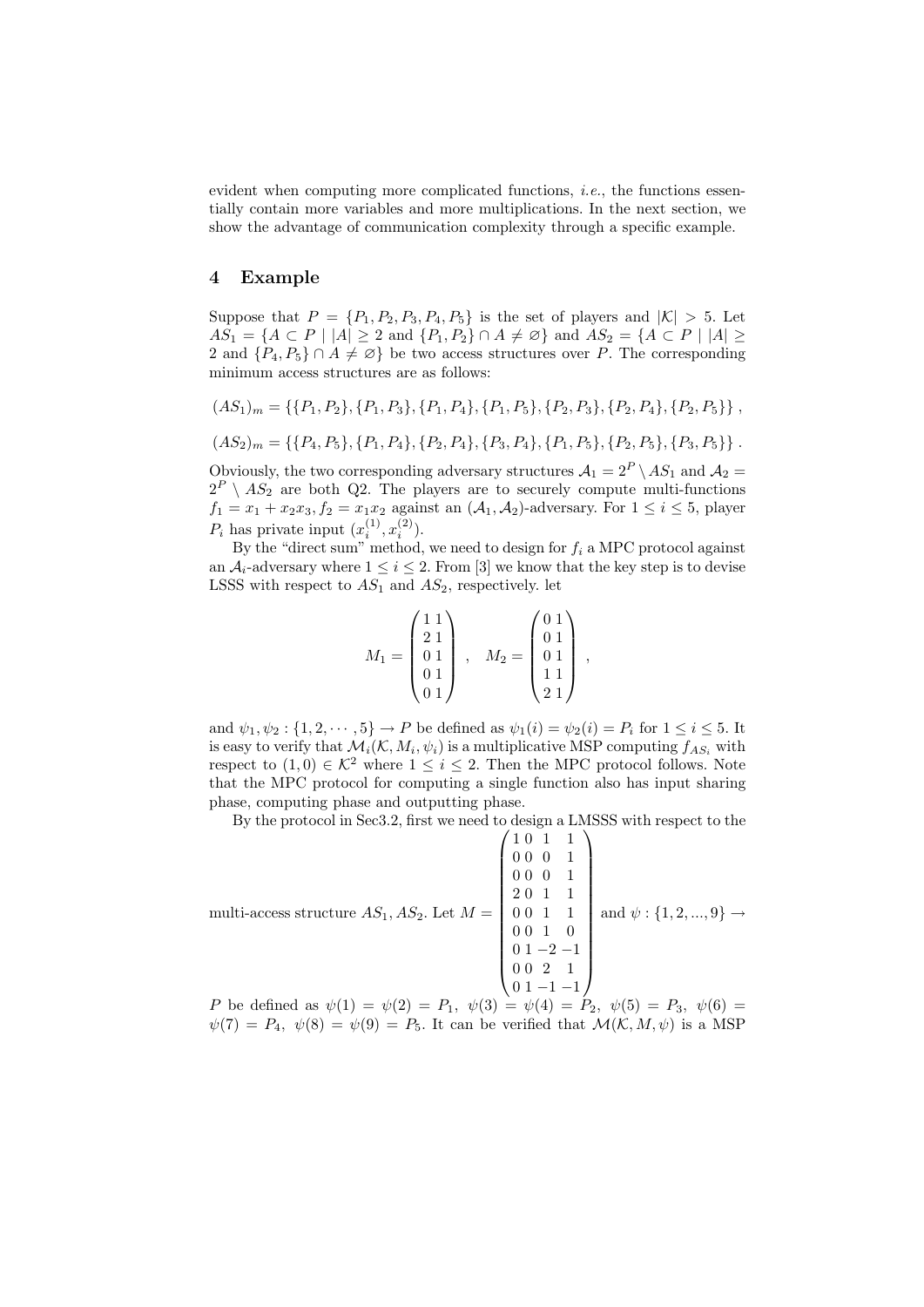computing  $f_{AS_1}$  and  $f_{AS_2}$  with respect to the target vectors  $\vec{e_1}, \vec{e_2}$ , and later we are to verify that  $\mathcal{M}(\mathcal{K}, M, \psi)$  is multiplicative.

INPUT SHARING. First for  $1 \leq i \leq 3$ ,  $P_i$  multi-secret share his private input  $(x_i^{(1)}, x_i^{(2)})$  by randomly choosing  $\alpha_i, \beta_i \in \mathcal{K}$  and sending  $(x_i^{(1)}, x_i^{(2)}, \alpha_i, \beta_i)(M_{P_j})^{\tau}$ to player  $P_j$ , where  $1 \leq j \leq n$ . The following table shows the shares each player holds for  $(x_i^{(1)}, x_i^{(2)})$  after the phase.

|       | $(x_1^{(1)}, x_1^{(2)})$                       | $(x_2^{(1)}, x_2^{(2)})$                    | $(x_3^{(1)}, x_3^{(2)})$                                                                                                                        |
|-------|------------------------------------------------|---------------------------------------------|-------------------------------------------------------------------------------------------------------------------------------------------------|
| $P_1$ | $x_1^{(1)} + \alpha_1 + \beta_1, \ \beta_1$    | $x_2^{(1)} + \alpha_2 + \beta_2, \ \beta_2$ | $x_3^{(1)} + \alpha_3 + \beta_3, \ \beta_3$                                                                                                     |
| $P_2$ | $\beta_1, \ \ 2x_1^{(1)} + \alpha_1 + \beta_1$ | $\beta_2, \ \ 2x_2^{(1)}+\alpha_2+\beta_2$  | $\beta_3$ , $2x_3^{(1)} + \alpha_3 + \beta_3$                                                                                                   |
|       | $\overline{P_3}$ $\alpha_1 + \beta_1$          | $\alpha_2+\beta_2$                          | $\alpha_3+\beta_3$                                                                                                                              |
| $P_4$ | $\alpha_1, x_1^{(2)} - 2\alpha_1 - \beta_1$    | $\alpha_2, x_2^{(2)} - 2\alpha_2 - \beta_2$ | $\alpha_3, x_3^{(2)} - 2\alpha_3 - \beta_3$                                                                                                     |
|       |                                                |                                             | $P_5 2\alpha_1+\beta_1, x_1^{(2)}-\alpha_1-\beta_1 2\alpha_2+\beta_2, x_2^{(2)}-\alpha_2-\beta_2 2\alpha_3+\beta_3, x_3^{(2)}-\alpha_3-\beta_3$ |

Denote  $(x_i^{(1)}, x_i^{(2)}, \alpha_i, \beta_i)M^{\tau} = (s_{i1}^{(1)}, s_{i2}^{(1)}, s_{i1}^{(2)}, s_{i2}^{(3)}, s_{i1}^{(3)}, s_{i1}^{(4)}, s_{i2}^{(5)}, s_{i1}^{(5)}, s_{i2}^{(5)})$ , that is,  $P_j$  holds  $s_{ik}^{(j)}$  for  $(x_i^{(1)}, x_i^{(2)})$  where  $1 \le k \le d_i, 1 \le j \le 5$ .

It can be verified that

$$
x_1^{(1)} = (x_1^{(1)} + \alpha_1 + \beta_1) - (\alpha_1 + \beta_1), \quad x_1^{(2)} = (\alpha_1 + \beta_1) + \alpha_1 + (x_1^{(2)} - 2\alpha_1 - \beta_1). \tag{9}
$$

$$
x_2^{(1)}x_3^{(1)} = -(x_2^{(1)} + \alpha_2 + \beta_2)(x_3^{(1)} + \alpha_3 + \beta_3) +
$$
  
\n
$$
\frac{1}{2}(2x_2^{(1)} + \alpha_2 + \beta_2)(2x_3^{(1)} + \alpha_3 + \beta_3) + \frac{1}{2}(\alpha_2 + \beta_2)(\alpha_3 + \beta_3)
$$
, (10)

$$
x_1^{(2)}x_2^{(2)} = (\alpha_1 + \beta_1)(\alpha_2 + \beta_2) - \alpha_1\alpha_2 + (x_1^{(2)} - 2\alpha_1 - \beta_1)(x_2^{(2)} - 2\alpha_2 - \beta_2) + (2\alpha_1 + \beta_1)(x_2^{(2)} - \alpha_2 - \beta_2) + (x_1^{(2)} - \alpha_1 - \beta_1)(2\alpha_2 + \beta_2).
$$
 (11)

The equality (9) gives the reconstruction algorithms for  $\{P_1, P_3\}$  to recover  $x_1^{(1)}$ and for  $\{P_3, P_4\}$  to recover  $x_1^{(2)}$ , so as in the equality (4), we can set

$$
\overrightarrow{a} = (1, 0, 0, 0, -1, 0, 0, 0, 0), \overrightarrow{b} = (0, 0, 0, 0, 1, 1, 1, 0, 0).
$$

The equalities (10) and (11) show the MSP  $\mathcal{M}(\mathcal{K}, M, \psi)$  is multiplicative. Precisely, if we have

$$
(x_1^{(1)}, x_1^{(2)}, \alpha_1, \beta_1)M^\tau \diamond (x_2^{(1)}, x_2^{(2)}, \alpha_2, \beta_2)M^\tau = (s_{11}^{(1)}s_{21}^{(1)}, s_{11}^{(1)}s_{22}^{(1)}, s_{12}^{(1)}s_{21}^{(1)}, s_{12}^{(1)}s_{22}^{(1)}, s_{11}^{(1)}s_{21}^{(2)}, s_{11}^{(2)}s_{22}^{(2)}, s_{12}^{(2)}s_{21}^{(2)}, s_{12}^{(2)}s_{21}^{(2)}, s_{12}^{(2)}s_{22}^{(2)}, s_{11}^{(3)}s_{21}^{(3)}, s_{11}^{(4)}s_{21}^{(4)}, s_{11}^{(4)}s_{22}^{(4)}, s_{12}^{(4)}s_{21}^{(4)}, s_{12}^{(4)}s_{22}^{(4)}, s_{11}^{(5)}s_{22}^{(5)}, s_{11}^{(5)}s_{22}^{(5)}, s_{12}^{(5)}s_{21}^{(5)}, s_{12}^{(5)}s_{22}^{(5)}),
$$

then as in the equality (7) the recombination vectors are as follows:

$$
\overrightarrow{r} = (-1, 0, 0, 0, 0, 0, 0, \frac{1}{2}, \frac{1}{2}, 0, 0, 0, 0, 0, 0, 0, 0),
$$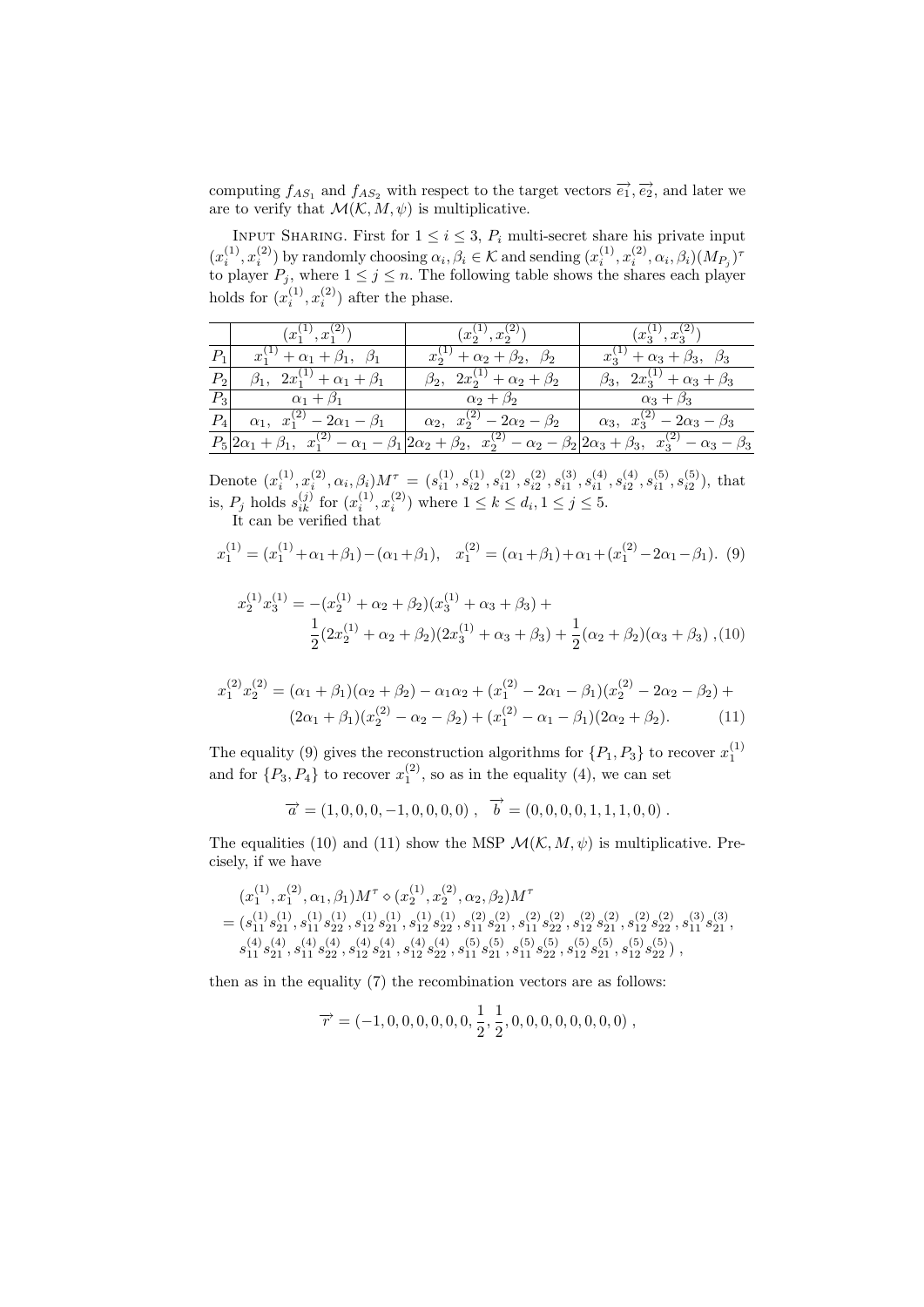# $\overrightarrow{t} = (0, 0, 0, 0, 0, 0, 0, 0, 1, -1, 0, 0, 1, 0, 1, 1, 0)$ .

We transmit  $22 \log |\mathcal{K}|$  bits of information in this phase. For simplicity, the functions computed in this example involve a few variables. If all variables are involved in each function, *i.e.*, variables  $x_1, ..., x_5$  all appear in each function, then we need to transmit  $36 \log |\mathcal{K}|$  bits in the input sharing phase, while by the "direct sum" method  $40 \log |\mathcal{K}|$  bits need to be transmitted in this phase.

COMPUTING. This phase consists of two steps.

Step 1:  $(x, x)$ . The output of this step is to be the multi-secret shared  $(x_2^{(1)}x_3^{(1)}, x_1^{(2)}x_2^{(2)})$ . From (10) and (11), we can see that in the recombination vector  $\vec{r}$  only  $P_1, P_2$  and  $P_3$  has nonzero coefficients, and in the recombination vector  $\vec{t}$  only  $P_3, P_4$  and  $P_5$  has nonzero coefficients, so  $P_1$  reshares  $(u_1, v_1) = (-(x_2^{(1)} + \alpha_2 + \beta_2)(x_3^{(1)} + \alpha_3 + \beta_3), 0), P_2$  reshares  $(u_2, v_2) = (\frac{1}{2}(2x_2^{(1)} +$  $\alpha_2 + \beta_2(2x_3^{(1)} + \alpha_3 + \beta_3), 0$ ,  $P_3$  reshares  $(u_3, v_3) = (\frac{1}{2}(\alpha_2 + \beta_2)(\alpha_3 + \beta_3), (\alpha_1 + \beta_2)(\alpha_3 + \beta_3))$  $(\beta_1)(\alpha_2+\beta_2)$ ,  $P_4$  reshares  $(u_4, v_4) = (0, -\alpha_1\alpha_2 + (x_1^{(2)} - 2\alpha_1 - \beta_1)(x_2^{(2)} - 2\alpha_2 - \beta_2))$ and  $P_5$  reshares  $(u_5, v_5) = (0, (2\alpha_1 + \beta_1)(x_2^{(2)} - \alpha_2 - \beta_2) + (x_1^{(2)} - \alpha_1 - \beta_1)(2\alpha_2 + \beta_2)).$ 

After resharing, as shares of  $(u_i, v_i)$ ,  $P_1$  gets  $u_i + \alpha'_i + \beta'_i$ ,  $\beta'_i$ ;  $P_2$  gets  $\beta'_i$ ,  $2u_i +$  $\alpha'_i + \beta'_i$ ;  $P_3$  gets  $\alpha'_i + \beta'_i$ ;  $P_4$  gets  $\alpha'_i$ ,  $v_i - 2\alpha'_i - \beta'_i$  and  $P_5$  gets  $2\alpha'_i + \beta'_i$ ,  $v_i - \alpha'_i - \beta'_i$ , where  $1 \leq i \leq 5$ . Finally

 $P_1$  computes  $\sum_{i=1}^{5} (u_i + \alpha'_i + \beta'_i) = x_2^{(1)} x_3^{(1)} + \sum_{i=1}^{5} (\alpha'_i + \beta'_i)$ , and  $\sum_{i=1}^{5} \beta'_i$ ;<br>  $P_2$  computes  $\sum_{i=1}^{5} \beta'_i$ , and  $\sum_{i=1}^{5} (2u_i + \alpha'_i + \beta'_i) = 2x_2^{(1)} x_3^{(1)} + \sum_{i=1}^{5} (\alpha'_i + \beta'_i)$ ;<br>  $P_3$  computes

 $\beta_i'.$ i

It can be verified that they are the shares for  $(x_2^{(1)}x_3^{(1)}, x_1^{(2)}x_2^{(2)})$  generated from  $M(x_2^{(1)}x_3^{(1)}, x_1^{(2)}x_2^{(2)}, \sum_{i=1}^5 \alpha'_i, \sum_{i=1}^5 \beta'_i)^\tau.$ 

Step 2:  $(+, \backslash)$ . The output of this step is to be multi-secret shared  $(x_1^{(1)} +$  $x_2^{(1)}x_3^{(1)}, x_1^{(2)}x_2^{(2)}$ ). Since  $(x_2^{(1)}x_3^{(1)}, x_1^{(2)}x_2^{(2)})$  is multi-secret shared after *Step* 1 and  $(x_1^{(1)}, x_1^{(2)})$  is multi-secret shared in the Input Sharing phase, then each player adds his shares for  $(x_2^{(1)}x_3^{(1)}, x_1^{(2)}x_2^{(2)})$  to his shares for  $(x_1^{(1)}, x_1^{(2)})$ . By the linear combinations given in (9),  $P_1$  reshares  $(p_1, q_1) = ((x_1^{(1)} + \alpha_1 + \beta_1) + x_2^{(1)}x_3^{(1)} + \sum_{i=1}^5 (\alpha_i' + \beta_i'), 0), P_3$  reshares  $(p_3, q_3) = (-(\alpha_1 + \beta_1) - \sum_{i=1}^5 (\alpha_i' + \beta_i'), \sum_{i=1}^5 (\alpha_i' + \beta_i'))$  $\mathcal{L}_{i=1}^{(a_i + \beta_i)}, \mathcal{L}_{i=1}^{(b_i + \beta_i)}, \mathcal{L}_{i=1}^{(c_i + \beta_i)}, \mathcal{L}_{i=1}^{(c_i + \beta_i)}, \mathcal{L}_{i=1}^{(c_i + \beta_i)}, \mathcal{L}_{i=1}^{(c_i + \beta_i)}, \mathcal{L}_{i=1}^{(c_i + \beta_i)}, \mathcal{L}_{i=1}^{(c_i + \beta_i)}, \mathcal{L}_{i=1}^{(c_i + \beta_i)}, \mathcal{L}_{i=1}^{(c_i + \beta_i)}, \mathcal{L}_{i=1}^{(c_i + \beta_i)}, \mathcal{L}_{i=1}^{$  $(p_i + \alpha''_i + \beta''_i) = x_1^{(1)} + x_2^{(1)}x_3^{(1)} +$  $\frac{-1}{\sqrt{2}}$  $(\alpha''_i + \beta''_i)$ , and

$$
\sum_{i=1,3,4}\beta''_i;
$$

 $i=1,3,4$ 

 $i=1,3,4$ <br>  $P_2$  computes  $\sum$  $i=1,3,4$  $\beta''_i$ , and  $\sum$  $i=1,3,4$  $(2p_i + \alpha''_i + \beta''_i) = 2(x_1^{(1)} + x_2^{(1)}x_3^{(1)}) +$  $\overline{\phantom{a}}$  $i = 1, 3, 4$  $(\alpha''_i + \beta''_i);$ 

 $i=1,3,4$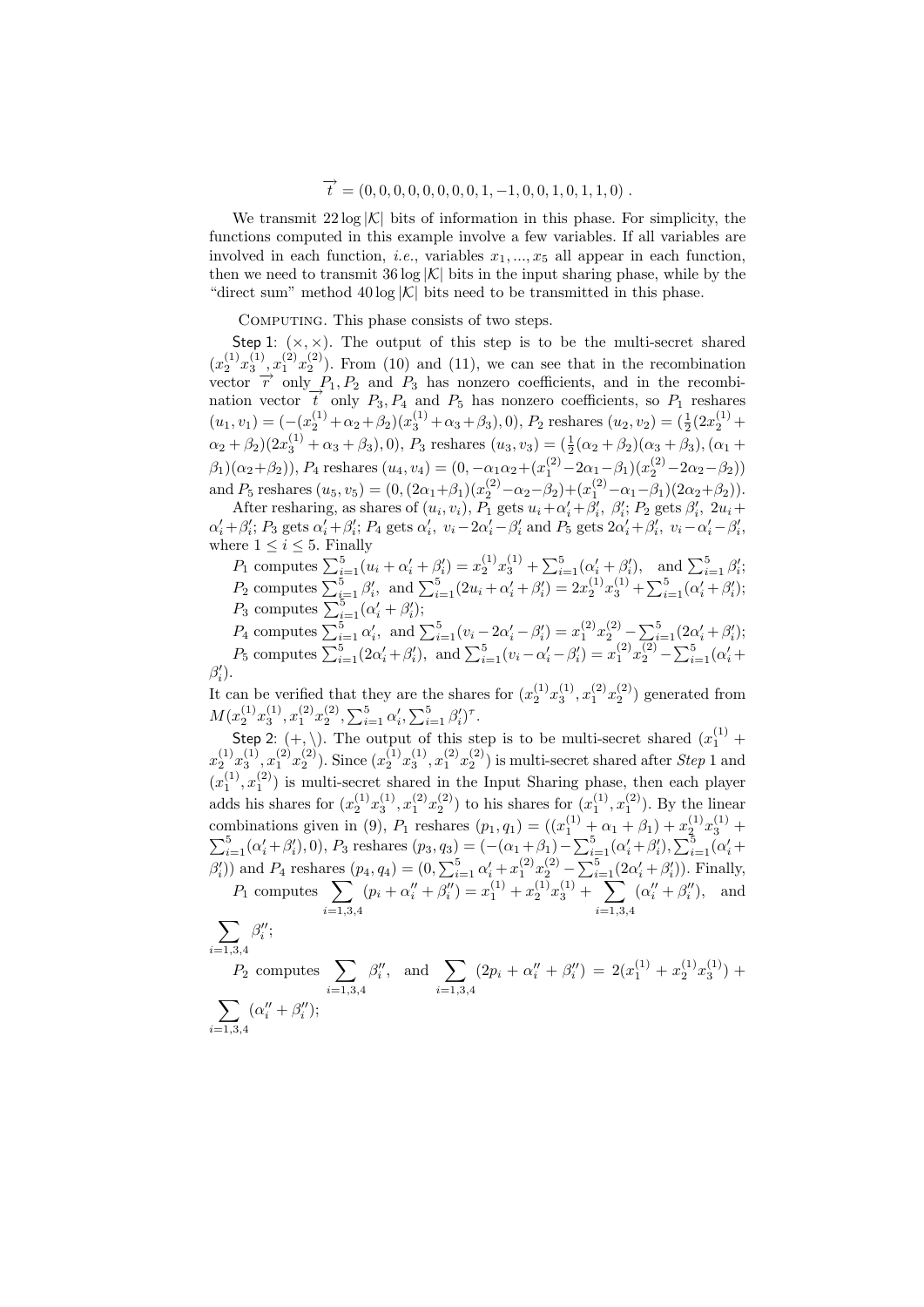$P_3$  computes  $\sum$  $i=1,3,4$  $(\alpha''_i + \beta''_i);$  $P_4$  computes  $\sum_{n=1,3}^{\infty}$  $i=1,3,4$  $\alpha''_i$ , and  $\sum$  $i=1,3,4$  $(q_i-2\alpha''_i-\beta''_i) = x_1^{(2)}x_2^{(2)} \overline{\phantom{a}}$  $i=1,3,4$  $(2\alpha''_i+\beta''_i);$  $P_5$  computes  $\sum$  $i=1,3,4$  $i=1,3,4$ <br>  $(2\alpha''_i + \beta''_i)$ , and  $\sum$  $i=1,3,4$  $(q_i - \alpha''_i - \beta''_i) = x_1^{(2)}x_2^{(2)} \overline{\phantom{a}}$  $i = 1, 3, 4$  $(\alpha''_i + \beta''_i).$ 

It can be verified that they are the shares for  $(x_1^{(1)} + x_2^{(1)}x_3^{(1)}, x_1^{(2)}x_2^{(2)})$  generated from  $M(x_1^{(1)} + x_2^{(1)}x_3^{(1)}, x_1^{(2)}x_2^{(2)}, \sum_{i=1,3,4} \alpha_i^{\prime\prime}, \sum_{i=1}^{\infty}$  $_{i=1,3,4}$   $\beta''_i$ <sup> $\tau$ </sup>.

In each step dealing with multiplications, our protocol transmits at most  $36 \log |\mathcal{K}|$  bits of information. By the "direct sum" method, each time we do a multiplication it need to transmit  $28 \log |\mathcal{K}|$  bits. Assume that  $f_1$  contains p multiplications and  $f_2$  contains q multiplications, where  $p \leq q$ . Then our protocol need transmit  $36q \log |\mathcal{K}|$  bits to complete all multiplications, while the "direct sum" method transmits  $20(p+q) \log |\mathcal{K}|$  bits. If  $p = q$ , we see that our protocol transmits  $4p \log |\mathcal{K}|$  bits less than the "direct sum" method.

In the last step of this phase, that is, when we do additions, from the reconstruction algorithm given by (9) only  $P_1$ ,  $P_3$  and  $P_4$  need to reshare their shares. But by the "direct sum" method, no resharing is needed when doing additions. So our protocol transmits at most  $22 \log |\mathcal{K}|$  bits more than the "direct sum" method when dealing with additions. However, when both functions essentially contain large numbers of multiplications, our protocol has great advantage in communication complexity.

OUTPUTTING. Assume that all players are allowed to get the final value of both functions. Then every player publics his share for  $(x_1^{(1)} + x_2^{(1)}x_3^{(1)}, x_1^{(2)}x_2^{(2)})$ and can compute the final value by the reconstruction algorithms. If  $x_1^{(1)}$  +  $x_2^{(1)}x_3^{(1)}$  is assumed to be held by  $P_1$  and  $x_1^{(2)}x_2^{(2)}$  is assumed to be held by  $P_2$ , then our protocol transmits at most  $20 \log |\mathcal{K}|$  bits more than the "direct sum" method according to (8). Fortunately, this disadvantage is fixed, that is, it does not depend on the functions we compute.

As a whole, our protocol needs less communication than the "direct sum" method when computing complicated functions.

### References

- 1. Beimel, A.: Secure Schemes for Secret Sharing and Key Distribution. PhD thesis, Technion - Israel Institute of Techonlogy, 1996. Available on Internet http://www.cs.bgu.ac.il/ beimel/pub.html
- 2. Blundo, C., De Santis, A., Di Crescenzo, G.,: Multi-Secret sharing schemes. Advances in Crypotology-CRYPTO'94. LNCS, Vol. 839, 150-163, 1995.
- 3. Cramer, R., Damgard, I., Maurer, U.: General Secure Multi-Party Computation from any Linear Secret-Sharing Scheme. Proc. EUROCRYPT '00, Springer Verlag LNCS, vol. 1807, pp. 316–334. Full version available from IACR eprint archive, 2000.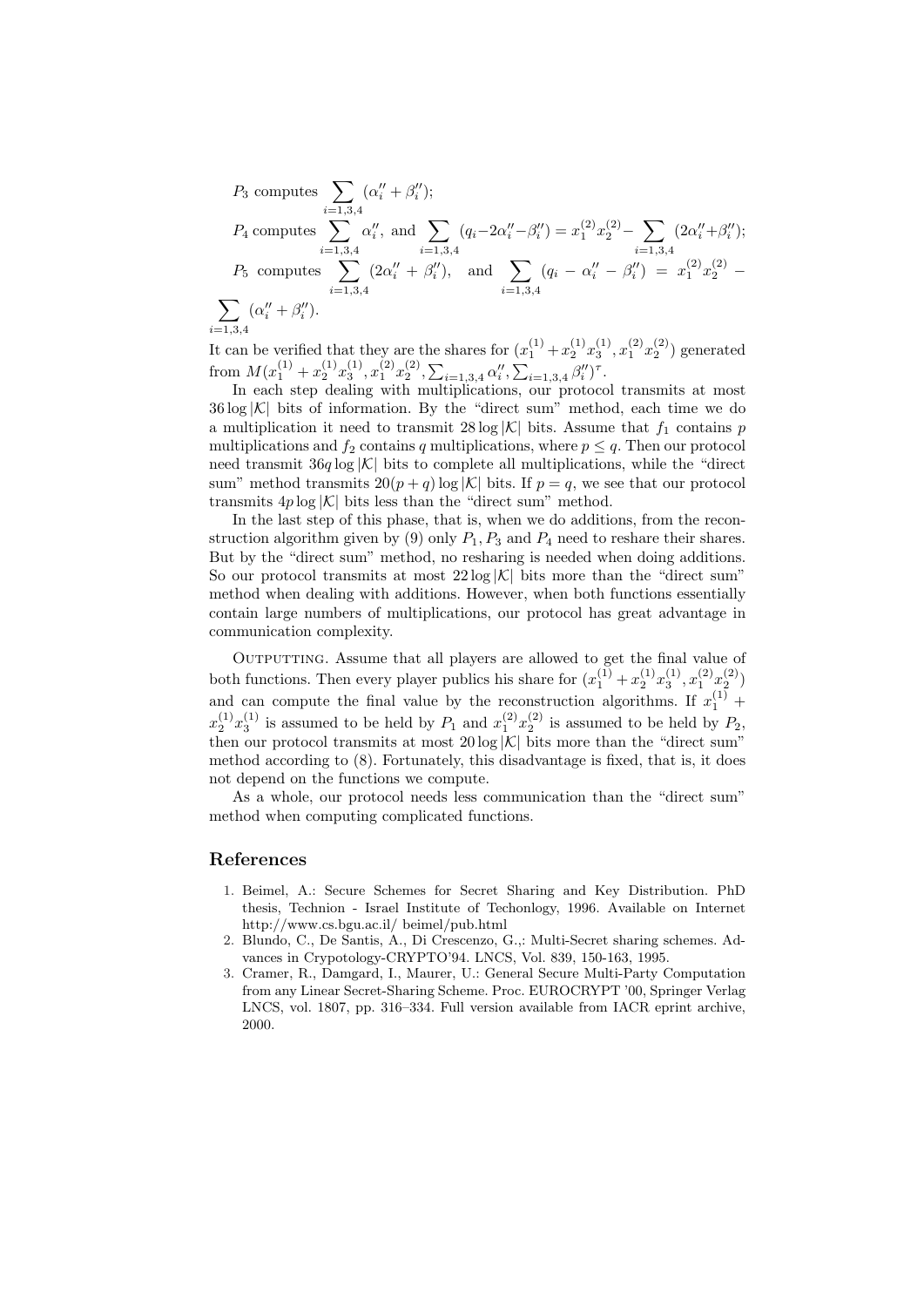- 4. Ding, C., Laihonen, T., Renvall, A.,: Linear multi-secret sharing schemes and error-correcting codes. Journal of Universal Computer Science, Vol.3, No.9, 1997, 1023–1036
- 5. Fehr, S.,: Efficient Construction of Dual MSP. manuscript 1999. Available on Internet http://homepages.cwi.nl/ fehr/papers/Feh99.pdf
- 6. Goldreich, O., Micali, S., Wigderson, A.: How to play ANY mental game.Proceedings of the nineteenth annual ACM conference on Theory of computing, pp.218-229, January 1987, New York, New York, United States.
- 7. Hirt, M., Maurer, U.,: Player simulation and general adversary structures in perfect multi-party computation. Journal of Cryptology, vol.13, NO. 1, pp.31-60, 2000.
- 8. Karchmer, M. and Wigderson, A.: On span programs. Proc. 8th Ann. Symp. Structure in complexity Theory, IEEE 1993, pp. 102-111.
- 9. Xiao, L.,: Secret sharing schemes: theory and application. PhD thesis, Academy of Mathematics and Systems Science, CAS, 2004.
- 10. Xiao, L., Liu, M.: Linear Multi-secret sharing schemes. Science in China Ser. F Information Sciences, vol. 48, NO.1, pp. 125-136, 2005.
- 11. Yao, A.: Protocols for Secure Computation. Proc. of IEEE FOGS '82, pp. 160-164, 1982.

# Appendix: Construct Multiplicative MSP

 $\mathbf{r}$ 

 $\overline{a}$ 

Let  $\mathcal{M}(\mathcal{K}, M, \psi)$  be a MSP computing  $f_{AS_1}$  and  $f_{AS_2}$  with respect to  $\{\overrightarrow{e_1}, \overrightarrow{e_2}\}$ . For simplicity, we use  $\overrightarrow{e_1}$ , resp.  $\overrightarrow{e_2}$ , to denote vectors with the form  $(1, 0, \dots, 0)$ , resp.  $(0, 1, 0, \dots, 0)$ , without distinguishing the dimensions, and the dimension can be determined from context. From  $[5]$  we can assume that the columns of  $M$ are linear independent and so  $d \geq l$ . Compute  $\overrightarrow{w_1}, \overrightarrow{w_2}$  be such that  $\overrightarrow{w_1}M = \overrightarrow{e_1}$ and  $\overrightarrow{w_2}M = \overrightarrow{e_2}$ , and compute  $\overrightarrow{v_1}, \dots, \overrightarrow{v_{d-l}}$  as a basis of the solution space to the linear functions  $\vec{v}M = \vec{0}$ . Then construct a matrix

$$
\widetilde{M} = \begin{pmatrix} m_{11} & \cdots & \cdots & m_{1l} \\ \vdots & \ddots & \ddots & \vdots \\ m_{d1} & \cdots & \cdots & m_{dl} \\ \overrightarrow{w_1}^{\tau} & & \overrightarrow{v_1}^{\tau} & \cdots & \overrightarrow{v_{d-l}}^{\tau} \\ \overrightarrow{w_2}^{\tau} & & & \overrightarrow{v_1}^{\tau} & \cdots & \overrightarrow{v_{d-l}}^{\tau} \end{pmatrix},
$$

where  $\overline{ }$  $m_{11} \cdots m_{1l}$ . . . . . . . . .  $m_{d1} \cdots m_{dl}$  $= M$ , and the blanks in  $\widetilde{M}$  denote zero elements. So  $\widetilde{M}$ 

is a  $3d \times (2d - l)$  matrix over K. Define a function  $\tilde{\psi}: \{1, ..., 3d\} \to \{1, ..., n\}$  as follows: For  $1 \leq k \leq d$ ,  $\widetilde{\psi}(k) = \psi(k)$ ; For  $d < k \leq 2d$ ,  $\widetilde{\psi}(k) = \psi(k-d)$ ; For  $2d < k \leq 3d, \ \widetilde{\psi}(k) = \psi(k-2d).$  Therefore we get a MSP  $\widetilde{\mathcal{M}}(\mathcal{K}, \widetilde{M}, \widetilde{\psi})$ .

**Proposition 2.** The monotone span program  $\widetilde{\mathcal{M}}(\mathcal{K}, \widetilde{M}, \widetilde{\psi})$  constructed above is a multiplicative MSP computing Boolean functions  $f_{AS_1}$  and  $f_{AS_2}$  with respect to target vectors  $\{\vec{e_1}, \vec{e_2}\}.$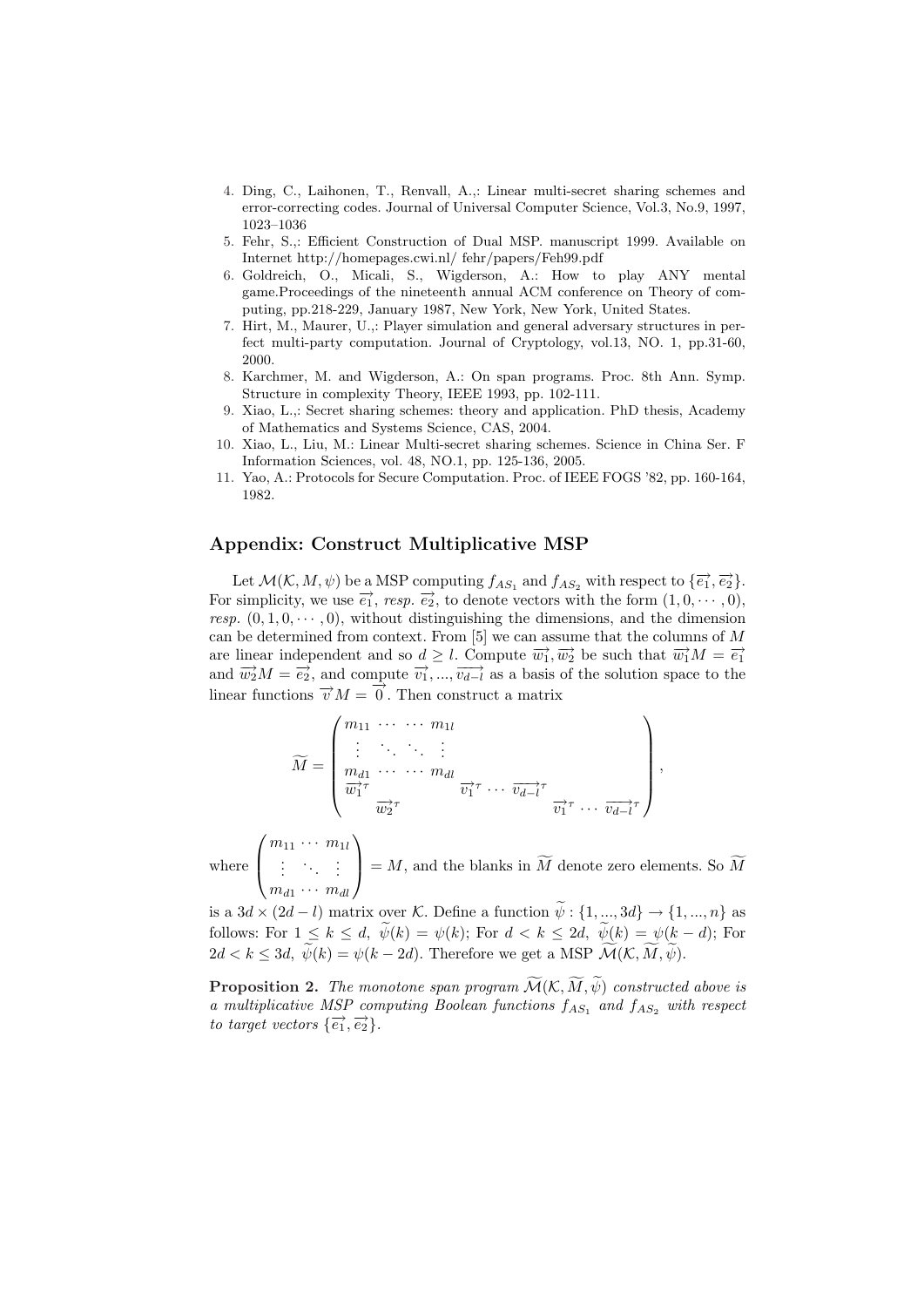**Proof:** Let  $M_1^*$ , resp.  $M_2^*$  be the matrix composed of rows from the  $(d + 1)$ th to the 2d th row of  $\widetilde{M}$ , resp. from the  $(2d + 1)$  th to the 3d th row of  $\widetilde{M}$ . M0

Then  $M_1^*$  and  $M_2^*$  are two  $d \times (2d - l)$  matrices, and  $\widetilde{M} = \begin{bmatrix} 1 & 0 \\ 0 & 1 \end{bmatrix}$  $M^*_1\over M^*_2$  $\vert$ , where M<sub>0</sub>

denotes the  $d \times (2d - l)$  matrix generated by adding  $2(d - l)$  all zero columns to the right of the original  $d \times l$  matrix M. Let  $AS_1^* = \{B \subset P \mid \overline{B} \notin AS_1\}$ and  $AS_2^* = \{B \subset P \mid \overline{B} \notin AS_2\}$ . From [5], the MSP  $\mathcal{M}_1^*(\mathcal{K}, M_1^*, \psi)$ , resp.  $\mathcal{M}_{2}^{*}(\mathcal{K},M_{2}^{*},\psi)$  computes the Boolean function  $f_{AS_{1}^{*}}$ , resp.  $f_{AS_{2}^{*}}$  with respect to the target vector  $\vec{e_1}$ , resp.  $\vec{e_2}$ .

In order to prove that  $\mathcal{\tilde{M}}(\mathcal{K}, \mathcal{\tilde{M}}, \psi)$  computes Boolean functions  $f_{AS_1}$  and  $f_{AS_2}$  with respect to target vectors  $\{\overrightarrow{e_1}, \overrightarrow{e_2}\}$ , we need to prove:  $(1)$   $\overrightarrow{e_1} \in span{\widetilde{M}_A}$ iff  $A \in AS_1$ ; (2)  $\overrightarrow{e_2} \in span{\widetilde{M_A}}$  iff  $A \in AS_2$ ; (3) If  $A \notin AS_1 \cup AS_2$ , then  $\overrightarrow{M}$  $\widetilde{M}_A$ 

rejects A with respect to  $\{\vec{e}_1, \vec{e}_2\}$ , ie. Rank  $\overrightarrow{e_1}$  $\overrightarrow{e_2}$  $=$  Rank  $\widetilde{M}_A + 2$ .

(1) Suppose that  $A \in AS_1$ . Because  $\mathcal{M}(\mathcal{K}, M, \psi)$  computes  $f_{AS_1}$  with respect to  $\overrightarrow{e_1}$ ,  $\overrightarrow{e_1} \in span\{(M0)_A\} \subset span\{\widetilde{M}_A\}$ . On the other hand, suppose that  $\overrightarrow{e_1} \in$ span $\{\widetilde{M}_A\}$ . If  $\overrightarrow{e_1} \in span\{(M0)_A\}$ , then  $A \in AS_1$  because M computes  $f_{AS_1}$  with respect to  $\overline{e_1}$ . Otherwise  $(M_1^*)_A$  or  $(M_2^*)_A$  must contribute to the generation of  $\overline{e_1}$ . If  $(M_1^*)_A$  contributes, it is easy to see that its contribution must be span $\{\overline{e_1}\}$ .  $So \overrightarrow{e_1} \in span\{(M_1^*)_A\}.$  Because  $\mathcal{M}_1^*(\mathcal{K}, M_1^*, \psi)$  computes the Boolean function  $f_{AS_1^*}$  with respect to the target vector  $\overrightarrow{e_1}, \overrightarrow{e_1} \in span\{(M_1^*)_A\}$  implies that  $A \in$ AS<sup>\*</sup><sub>1</sub>. By the assumption  $A_1 = 2^P - AS_1$  is  $Q2$ ,  $AS^*_1 \subset AS_1$  and then  $A \in AS_1$ .  $Similarly,$  if  $(M_2^*)_A$  contributes, its contribution must be  $span\{\overrightarrow{e_2}\}\$ . So  $\overrightarrow{e_2} \in$  $span\{(M_2^*)_A\}$ , and thus  $A \in AS_2$ . Because  $\mathcal{M}(\mathcal{K}, M, \psi)$  computes  $f_{AS_2}$  with respect to  $\overrightarrow{e_2}$ , then  $\overrightarrow{e_2} \in span\{M_A\}$ . As a result, the contribution of  $(M_2^*)_A$  is included in that of  $(M0)_A$ . Thus we can disregard  $(M_2^*)_A$  when generating  $\overrightarrow{e_1}$ , and we have proved that  $\overrightarrow{e_1} \in span\{(M0)_A, (M_2^*)_A\}$  implies  $A \in AS_1$ .

(2)By the discussion similar to (1),  $\overrightarrow{e_2} \in span\{\overrightarrow{M_A}\}\$ iff  $A \in AS_2$ ;

(3)Suppose that  $A \notin AS_1 \cup AS_2$ . It follows that

$$
span\{(M0)_A, \vec{e_1}, \vec{e_2}\} \cap span\{(M_1^*)_A\} = span\{(M0)_A, \vec{e_1}, \vec{e_2}\} \cap span\{(M_2^*)_A\}
$$
  
=  $span\{(M_1^*)_A\} \cap span\{(M_2^*)_A\} = 0$ . (12)

So

$$
Rank\left(\begin{array}{c}\widetilde{M}_A\\\frac{\overrightarrow{e_1}}{\overrightarrow{e_2}}\end{array}\right)=Rank\left(\begin{array}{c}(M0)_A\\\frac{\overrightarrow{e_1}}{\overrightarrow{e_2}}\end{array}\right)+Rank(M_1^*)_A+Rank(M_2^*)_A\quad (13)
$$

$$
= Rank (M0)A + 2 + Rank (M1*)A + Rank (M2*)A (14)
$$

$$
= Rank \widetilde{M}_A + 2 , \qquad (15)
$$

where the equality (13) and (15) come from the equality (12), and the equality (14) comes from the fact that M computes  $f_{AS_1}$  and  $f_{AS_2}$  with respect to  $\{\overrightarrow{e_1}, \overrightarrow{e_2}\}.$